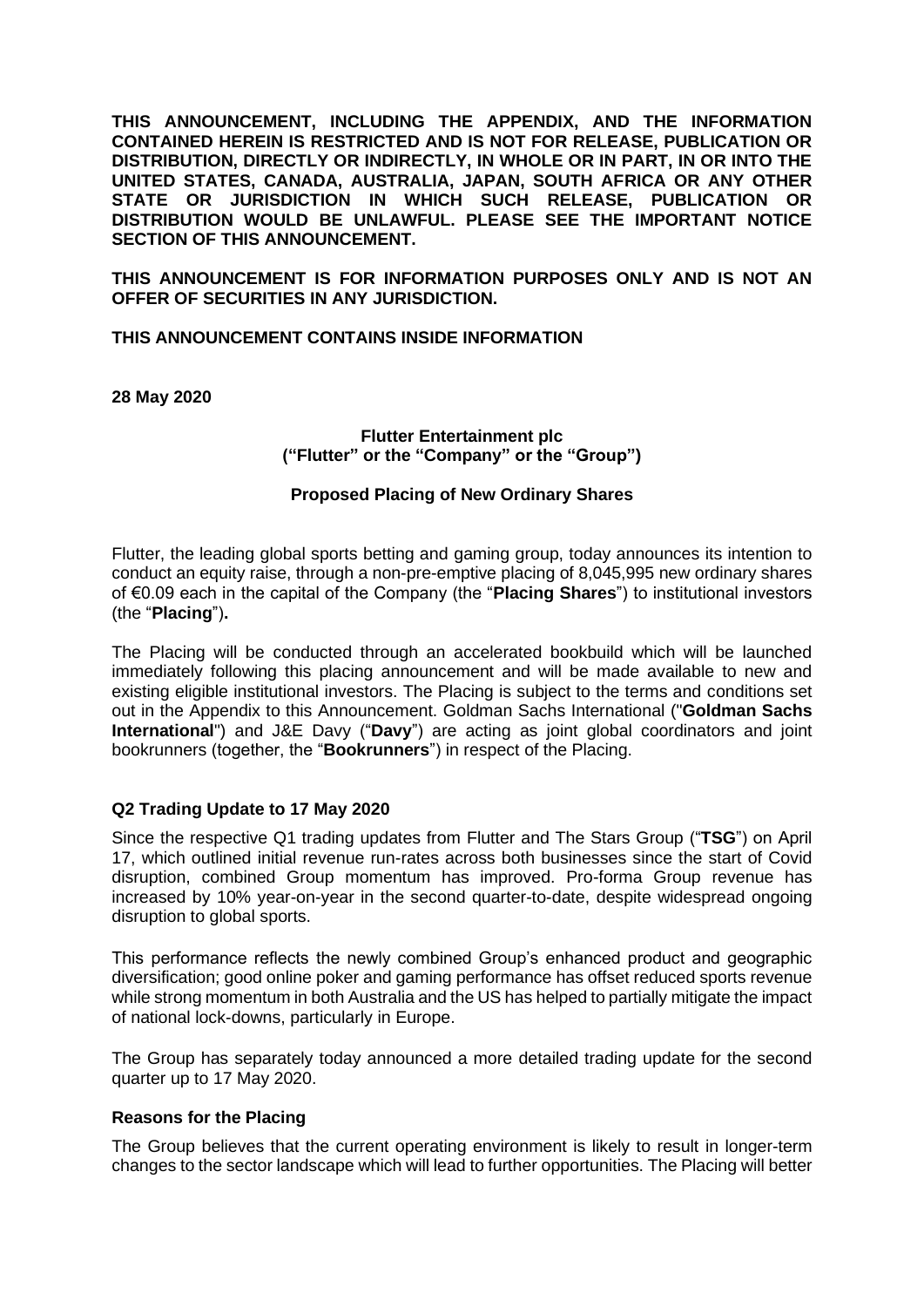position the Group to move quickly to capitalise on such opportunities should they arise, accelerating its four-pillar strategy and consolidating its market leadership positions.

# 1. **Accelerate US strategy**

Flutter believes that one potential consequence of the Covid pandemic is that the pace of regulation in the US could accelerate, as an increasing number of US states look for new ways to raise additional sources of tax income. Flutter is determined to give its US business the best possible platform for future success and to replicate the leadership position it has achieved in the states that have regulated to date.

To do so, the Group will look to invest to secure additional market access deals in individual US states. In addition, investment in customer acquisition will also likely increase should the pace of regulation accelerate, and the scale of the market opportunity prove to be bigger than previously anticipated. The proceeds from the Placing will provide Flutter with greater financial flexibility to support these investments and allow it to move quickly should compelling opportunities emerge.

# 2. **Increase investment to enhance competitive positioning**

The Group has experienced strong growth in its online customer base in recent months due to the accelerated migration of customers from retail to online as retail betting and gaming venues have remained shut. In addition, there has been a resurgence of customer engagement with the Group's online poker products. The Placing will provide the Group with the financial flexibility to invest further in the retention of these newly acquired/reactivated customers across the Group's brands. Moreover, it will better position the Group to capitalise on any opportunity to acquire additional customers while less well-diversified competitors face on-going challenges.

## 3. **Earlier finance cost savings**

The Placing will facilitate a faster de-leveraging of the Group's balance sheet, leading to immediate interest cost savings and reduced annual cash outflows. Potential for further finance cost savings may materialise as the Group's credit rating improves in line with its deleveraging strategy.

# 4. **Bolster the Group in a more uncertain environment**

The Placing will reduce the Group's overall level of debt and provide it with a more robust balance sheet in a more uncertain environment. That uncertainty is a function of several factors including:

- the unknown timing of sports return;
- early signs of moderation in poker trends as restrictions are lifted:
- the return of retail and uncertainty over future level of customer activity within shops; and
- the customer demand impact from global economic contraction.

As such, the Board believes it is prudent to accelerate its de-leveraging strategy towards the Group's target leverage ratio of 1.0 - 2.0 times Net Debt to EBITDA. Based on a current consensus EBITDA estimate of £950m for 2020, a 5.5% Placing would reduce year-end leverage by  $0.9x<sup>1</sup>$ .

A presentation has been made available on the Company's website which contains further information relevant to the Placing.

# **Strategic partner investment – Fox Corporation**

As part of this Placing, Fox Corporation has committed to increase its investment in Flutter.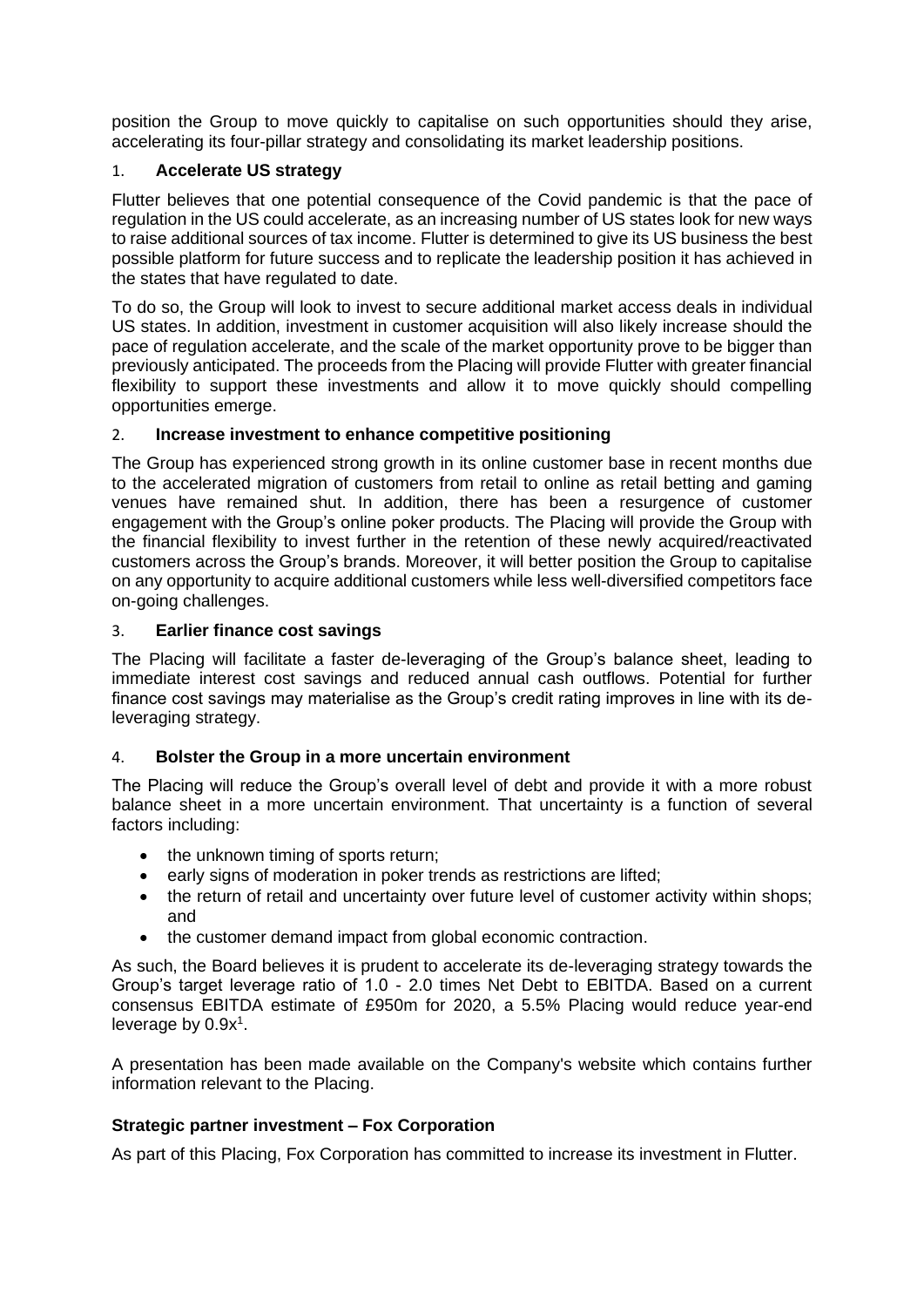**Lachlan Murdoch, Executive Chairman and CEO of Fox Corporation said**: *"FOX is bullish about the opportunities in the digital sports wagering market. FOX Bet has shown strong growth since launching last fall, and we look forward to continuing that success with our partner, Flutter. FOX's investment in Flutter underscores our confidence in Flutter's business and its management's ability to continue to drive leadership in the U.S. market".*

## **Details of the Placing**

Goldman Sachs International and Davy are acting as joint global co-ordinators and joint bookrunners in respect of the Placing.

The Placing is subject to the Terms and Conditions set out in the Appendix which forms part of this announcement (the announcement and the Appendix together, the "**Announcement**").

Goldman Sachs International and Davy will commence a bookbuilding process in respect of the Placing immediately following this Announcement (the "**Bookbuild**"). The price per ordinary share at which the Placing Shares are to be placed (the "**Placing Price**") will be determined at the close of the Bookbuild.

The book will open with immediate effect following this Announcement. All investors who participate in the Placing will be required to make bids for Placing Shares in Pounds Sterling. Prospective Placees may elect to settle their allocation in Euros at the Euro Placing Price. The timing of the closing of the book, pricing and allocations are at the absolute discretion of the Company and the Bookrunners. Details of the Placing Price, the Euro Placing Price, and the number of Placing Shares to be issued will be announced as soon as practicable after the close of the Bookbuild. The Euro Placing Price will be based on the Bloomberg BFIX mid-point Euro/Sterling exchange rate at the first fixing time after the closing of the Bookbuild.

The Placing Shares will, when issued, be credited as fully paid and will rank *pari passu* in all respects with the existing ordinary shares of  $\epsilon$ 0.09 each in the capital of the Company (the "**Ordinary Shares**") (other than treasury shares which are non-voting and do not qualify for dividends), including the right to receive all dividends and other distributions declared, made or paid in respect of Ordinary Shares after the date of issue. As at the date of this Announcement, the Company has 146,290,825 Ordinary Shares (excluding 1,965,600 treasury shares) in issue.

The Company will make applications for the admission of the Placing Shares to (a) the premium listing segment of the Official List of the Financial Conduct Authority of the United Kingdom (the "**FCA**") and to trading on the London Stock Exchange plc's (the "**London Stock Exchange**") main market for listed securities (together, the "**UK Admission**") and (b) to a secondary listing on the Official List of The Irish Stock Exchange plc, trading as Euronext Dublin ("**Euronext Dublin**") and to trading on the Euronext Dublin Market operated by Euronext Dublin (together, the "**Irish Admission**" and, together with the UK Admission, "**Admission**").

It is expected that settlement of the Placing Shares will occur, Admission will become effective and that dealings will commence in the Placing Shares at 8.00 a.m. on 2 June 2020. The Placing is conditional, among other things, upon Admission becoming effective and the placing agreement between the Company, Goldman Sachs International and Davy (the "**Placing Agreement**") not being terminated in accordance with its terms. The Appendix sets out further information relating to the Bookbuild and the Terms and Conditions of the Placing.

By choosing to participate in the Placing and by making an oral and legally binding offer to acquire Placing Shares, investors will be deemed to have read and understood this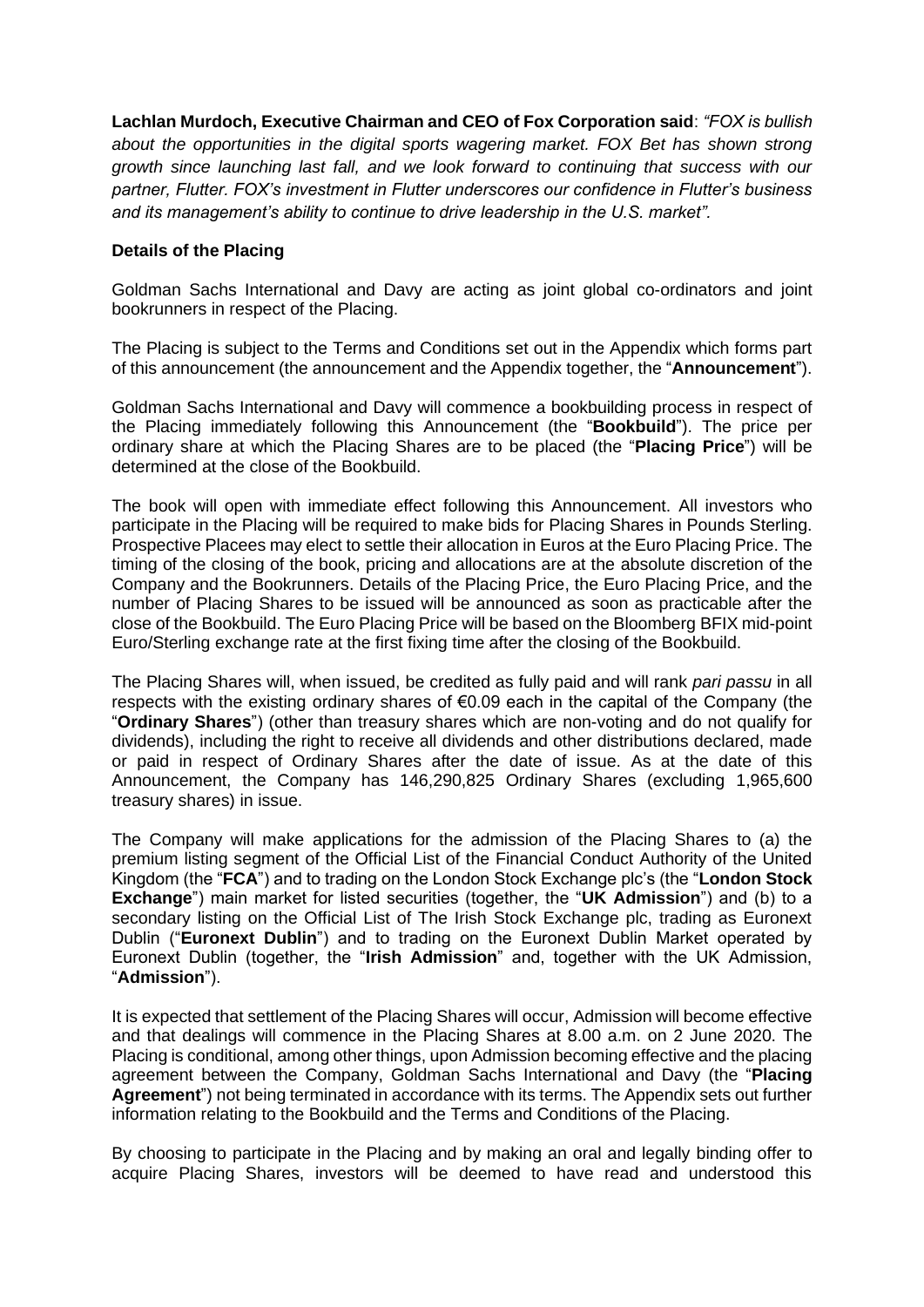Announcement in its entirety (including the Appendix) and to be making such offer on the terms and subject to the conditions in it, and to be providing the representations, warranties, indemnities, acknowledgements and undertakings contained in the Appendix.

This Announcement should be read in its entirety. In particular, you should read and understand the information provided in the "*Important Notice*" section of this Announcement.

This Announcement contains inside information for the purposes of the Market Abuse Regulation (Regulation (EU) No 596/2014) ("**MAR**"). Market soundings, as defined in MAR, were taken in respect of the Placing, with the result that certain persons became aware of inside information relating to the Company and its securities, as permitted by MAR. That inside information is set out in this Announcement. Therefore, those persons that received inside information in a market sounding are no longer in possession of inside information relating to the Company and its securities.

The person responsible for arranging release of this Announcement on behalf of Flutter is Edward Traynor, Company Secretary of Flutter.

Notes:<br><sup>1</sup> Leverage reduction calculated based on analyst average consensus EBITDA of £950m for 2020E, on an illustrative basis. Forecasts based on those that have published<br>forecasts since completion of TSG merger on 5 Ma

For further information on the Announcement, please contact:

#### **Flutter Entertainment plc**

| Jonathan Hill, Chief Financial Officer<br>David Jennings, Corporate Finance & Investor Relations<br>Ciara O'Mullane, Investor Relations<br>Liam Kealy, Investor Relations | + 353 87 951 3560<br>+ 353 87 947 7862<br>+ 353 87 665 2014 |
|---------------------------------------------------------------------------------------------------------------------------------------------------------------------------|-------------------------------------------------------------|
| Press:<br>Fi Thorne, Corporate Affairs                                                                                                                                    | +44 75 2111 4787                                            |
| Davy (Joint Global Co-ordinator and Joint Corporate Broker)                                                                                                               |                                                             |
|                                                                                                                                                                           | +353 (0)1 679 6363                                          |
| John Lydon<br><b>Brian Garrahy</b><br>Tom Tynan                                                                                                                           |                                                             |
| Goldman Sachs International (Joint Global Co-ordinator and Corporate Broker)                                                                                              |                                                             |
| <b>Anthony Gutman</b><br><b>Charlie Lytle</b><br><b>Nick Harper</b><br>Jimmy Bastock                                                                                      | +44 (0)20 7744 1000                                         |
| <b>Drury / Porter Novelli</b><br><b>Billy Murphy</b>                                                                                                                      | + 353 1 260 5000                                            |
| <b>Finsbury (Media Enquiries)</b><br>James Murgatroyd<br><b>Robert Allen</b>                                                                                              | +44 (0) 77 6825 4911<br>+44 (0) 75 5444 1363                |
|                                                                                                                                                                           |                                                             |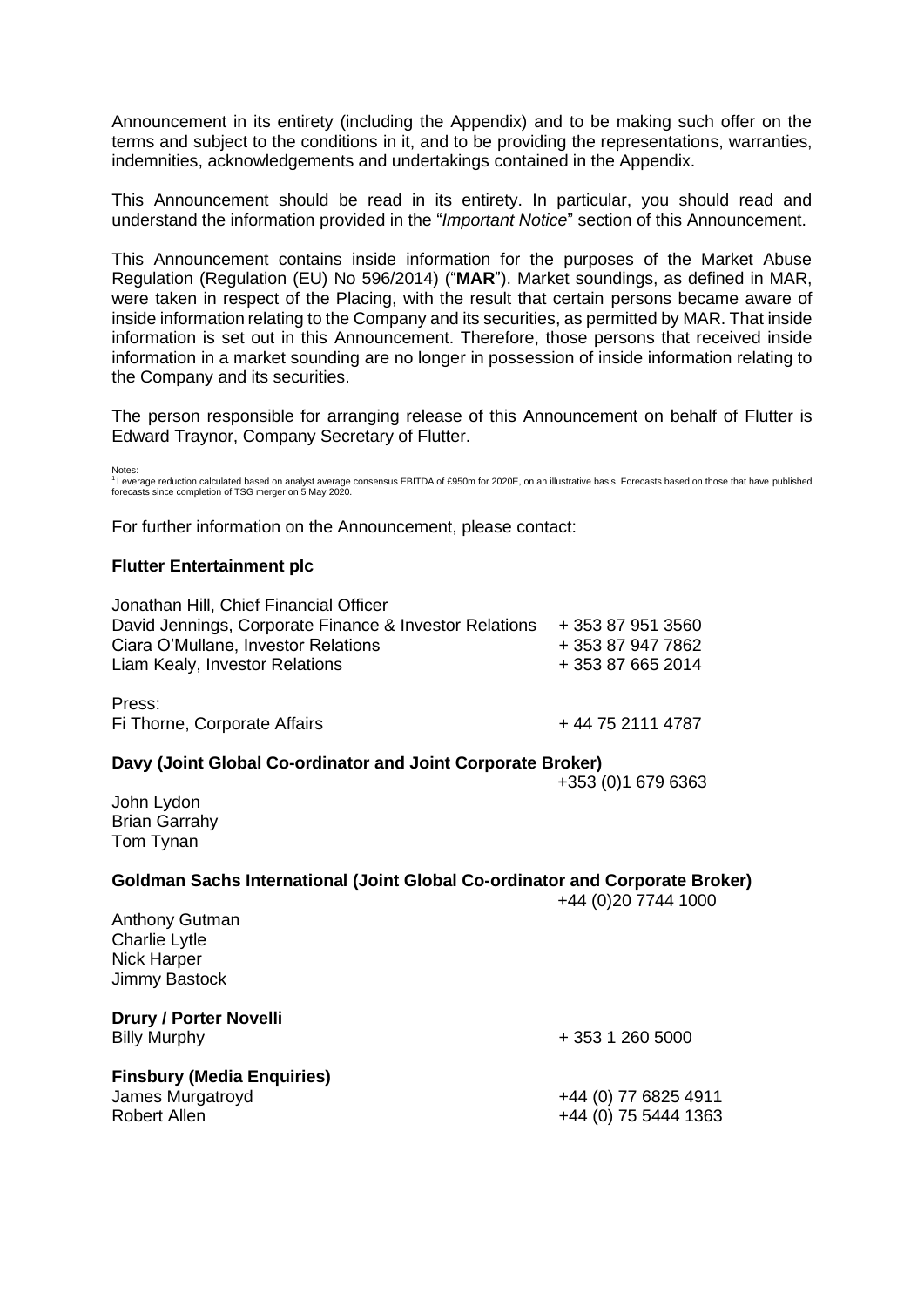#### **Important Notice**

This Announcement has been issued by, and is the sole responsibility of, the Company. No representation or warranty, express or implied, is or will be made as to, or in relation to, and no responsibility or liability is or will be accepted by Goldman Sachs International or Davy or by any of their respective Affiliates or agents as to, or in relation to, the accuracy or completeness of this Announcement or any other written or oral information made available to or publicly available to any interested party or its advisers, and any liability therefor is expressly disclaimed.

Goldman Sachs International, which is authorised by the UK Prudential Regulatory Authority and regulated by the UK Financial Conduct Authority and the UK Prudential Regulatory Authority, is acting exclusively as joint global co-ordinator and joint bookrunner for the Company and for no one else in connection with the Placing is not, and will not be, responsible to anyone other than the Company for providing the protections afforded to its clients or for providing advice in relation to the Placing or any other matters referred to in this Announcement.

J&E Davy, which is regulated in Ireland by the Central Bank of Ireland is acting exclusively as joint global co-ordinator and joint bookrunner for the Company and for no-one else in connection with the Placing and is not, and will not be, responsible to anyone other than the Company for providing the protections afforded to its clients nor for providing advice in relation to the Placing and/or any other matter referred to in this Announcement.

Apart from the responsibilities and liabilities, if any, which may be imposed on the Bookrunners by the Financial Services and Markets Act 2000 of the United Kingdom or by the regulatory regime established under it, neither Goldman Sachs International, Davy nor any of their respective Affiliates owes or accepts any duty, liability or responsibility whatsoever to any person who is not a client for the contents of the information contained in this Announcement or for any other statement made or purported to be made by or on behalf of the Bookrunners or their respective Affiliates in connection with the Company, the Placing Shares or the Placing. The Bookrunners and each of their respective Affiliates accordingly disclaim all and any liability, whether arising in tort, contract or otherwise (save as referred to above) in respect of any statements or other information contained in this Announcement and no representation or warranty, express or implied, is made by the Bookrunners or any of their respective Affiliates as to the accuracy, completeness or sufficiency of the information contained in this Announcement.

In connection with the Placing, each of the Bookrunners and any of their affiliates, acting as investors for their own account, may take up a portion of the shares in the Placing as a principal position and in that capacity may retain, purchase, sell, offer to sell for their own accounts such shares and other securities of the Company or related investments in connection with the Placing or otherwise. Accordingly, references to Placing Shares being offered, acquired, placed or otherwise dealt in should be read as including any issue or offer to, or acquisition, placing or dealing by, each of the Bookrunners and any of their affiliates acting in such capacity. In addition, each of the Bookrunners and any of their affiliates may enter into financing arrangements (including swaps, warrants or contracts for differences) with investors in connection with which each of the Bookrunners and any of their respective affiliates may from time to time acquire, hold or dispose of shares. Neither of the Bookrunners intend to disclose the extent of any such investment or transactions otherwise than in accordance with any legal or regulatory obligations to do so.

Each of the Bookrunners and their respective affiliates may have engaged in transactions with, and provided various commercial banking, investment banking, financial advisory transactions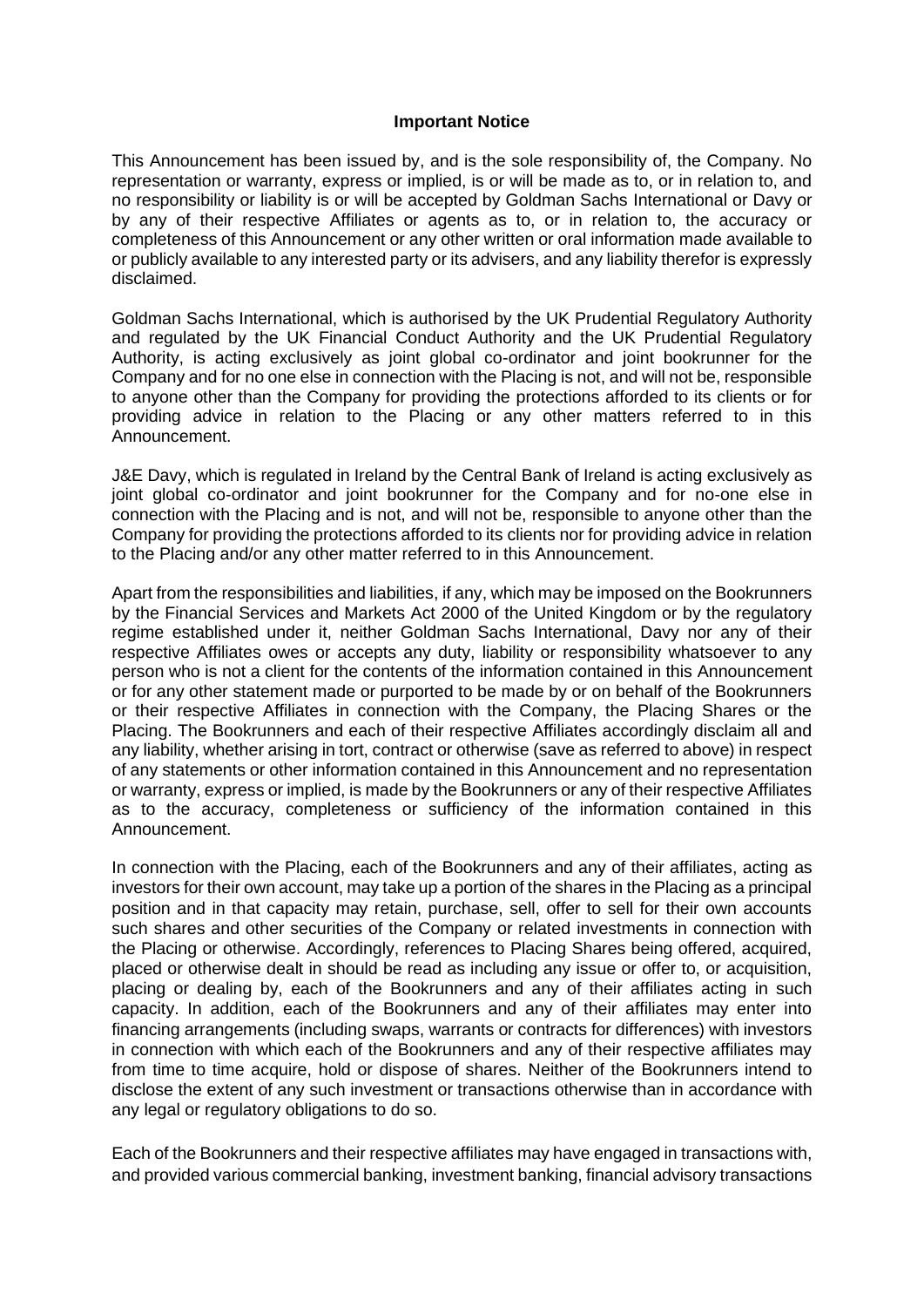and services in the ordinary course of their business with the Company and/or its affiliates for which they would have received customary fees and commissions. Each of the Bookrunners and their respective affiliates may provide such services to the Company and/or its affiliates in the future.

Members of the public are not eligible to take part in the Placing. This Announcement is directed only at and may only be communicated to: (A) persons in a Member State of the European Economic Area who are qualified investors ("**Qualified Investors**") within the meaning of Article 2(e) of Regulation (EU) 2017/1129 on the prospectus to be published when securities are offered to the public or admitted to trading on a regulated market; or (B) in the United Kingdom, Qualified Investors who are also (I) persons having professional experience in matters relating to investments who fall within the definition of "investment professional" in Article 19(5) of the Financial Services and Markets Act 2000 (Financial Promotion) Order 2005 of the United Kingdom, as amended (the "**Order**"), (II) persons who fall within Article 49(2)(a) to (d) ("High Net Worth Companies, Unincorporated Associations, etc") of the Order, or (III) persons to whom it may otherwise be lawfully communicated (all such persons referred to in (A) and (B) above together being referred to as "**Relevant Persons**").

This Announcement must not be acted on or relied on by persons who are not Relevant Persons. Persons distributing this Announcement must satisfy themselves that it is lawful to do so. Any investment or investment activity to which this Announcement relates is available only to Relevant Persons and will be engaged in only with Relevant Persons. This Announcement is for information purposes only and shall not constitute an offer to sell or issue or the solicitation of an offer to buy, subscribe for or otherwise acquire securities in any jurisdiction in which any such offer or solicitation would be unlawful. Any failure to comply with this restriction may constitute a violation of the securities laws of such jurisdictions. Persons needing advice should consult an independent financial adviser.

This Announcement and the information contained herein is restricted and is not for release, publication or distribution, directly or indirectly, in whole or in part, in, into or from the United States (including its territories and possessions, any state of the United States and the District of Columbia, collectively the "**United States**"), Australia, Canada, Japan, South Africa or any other state or jurisdiction in which the same would be restricted, unlawful or unauthorised (each a "**Restricted Territory**"). In addition, the offering of the Placing Shares in certain jurisdictions may be restricted by law. This Announcement is for information purposes only and does not constitute an offer to buy, sell, issue, acquire or subscribe for, or the solicitation of an offer to buy, sell, issue, acquire or subscribe for shares in the capital of the Company in any Restricted Territory or to any person to whom it is unlawful to make such offer or solicitation. No action has been taken by the Company or the Bookrunners that would permit an offering of such shares or possession or distribution of this Announcement or any other offering or publicity material relating to such shares in any jurisdiction where action for that purpose is required. Persons into whose possession this Announcement comes are required by the Company and the Bookrunners to inform themselves about, and to observe, such restrictions. Any failure to comply with these restrictions may constitute a violation of the securities laws of such jurisdictions.

Subject to certain exemptions, the securities referred to herein may not be offered or sold in any Restricted Territory or for the account or benefit of any national resident or citizen of any Restricted Territory. The Placing Shares have not been and will not be registered under the United States Securities Act of 1933, as amended ("**Securities Act**"), or under the securities laws of, or with any securities regulatory authority of, any state or other jurisdiction of the United States, and may not be offered, sold or transferred, directly or indirectly, in or into the United States absent registration under the Securities Act or pursuant to an exemption from the registration requirements of the Securities Act and in compliance with any applicable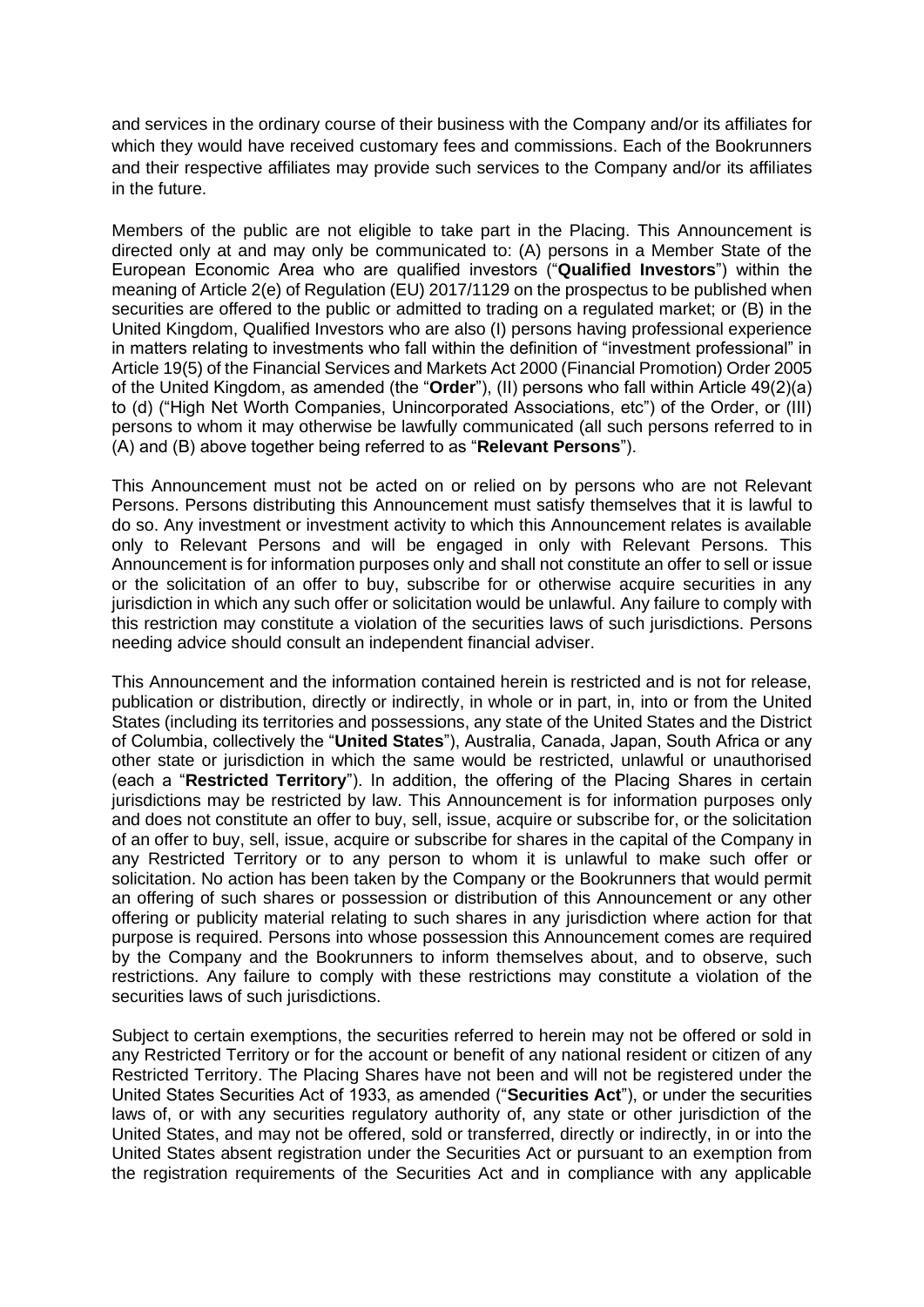securities laws of any state or other jurisdiction of the United States. Any offering of the Placing Shares to be made (i) in the United States will be made only to a limited number of "qualified institutional buyers" ("**QIBs**") within the meaning of Rule 144A under the Securities Act ("**Rule 144A**") and (ii) outside the United States in offshore transactions within the meaning of, and in reliance on, Regulation S under the Securities Act ("**Regulation S**"). No public offering of the shares referred to in this Announcement is being made in Ireland, the United Kingdom, any Restricted Territory or elsewhere.

The information in this Announcement may not be forwarded or distributed to any other person and may not be reproduced in any manner whatsoever. Any forwarding, distribution, reproduction, or disclosure of this information in whole or in part is unauthorised. Failure to comply with this directive may result in a violation of the Securities Act or the applicable laws of other jurisdictions.

This Announcement does not identify or suggest, or purport to identify or suggest, the risks (direct or indirect) that may be associated with an investment in the Placing Shares. Any investment decision to buy Placing Shares in the Placing must be made solely on the basis of publicly available information, which has not been independently verified by the Bookrunners.

Solely for the purposes of the product governance requirements contained within: (a) EU Directive 2014/65/EU on markets in financial instruments, as amended ("**MiFID II**"); (B) Articles 9 and 10 of Commission Delegated Directive (EU) 2017/593 supplementing MiFID II; and (c) local implementing measures (together, the "**MiFID II Product Governance Requirements**"), and disclaiming all and any liability, whether arising in tort, contract or otherwise, which any 'manufacturer' (for the purposes of the MiFID II Product Governance Requirements) may otherwise have with respect thereto, the Placing Shares have been subject to a product approval process, which has determined that such Placing Shares are: (i) compatible with an end target market of retail investors and investors who meet the criteria of professional clients and eligible counterparties, each as defined in MiFID II; and (ii) eligible for distribution through all distribution channels as are permitted by MiFID II (the "**Target Market Assessment**"). Notwithstanding the Target Market Assessment, distributors should note that: the price of the Placing Shares may decline and investors could lose all or part of their investment; the Placing Shares offer no guaranteed income and no capital protection; and an investment in the Placing Shares is compatible only with investors who do not need a guaranteed income or capital protection, who (either alone or in conjunction with an appropriate financial or other adviser) are capable of evaluating the merits and risks of such an investment and who have sufficient resources to be able to bear any losses that may result therefrom.

The Target Market Assessment is without prejudice to the requirements of any contractual, legal or regulatory selling restrictions in relation to the Placing. Furthermore, it is noted that, notwithstanding the Target Market Assessment, Goldman Sachs International and Davy will only procure investors who meet the criteria of professional clients and eligible counterparties. For the avoidance of doubt, the Target Market Assessment does not constitute: (a) an assessment of suitability or appropriateness for the purposes of MiFID II; or (b) a recommendation to any investor or group of investors to invest in, or purchase or take any other action whatsoever with respect to the Placing Shares. Each distributor is responsible for undertaking its own target market assessment in respect of the Placing Shares and determining appropriate distribution channels.

This Announcement references EBITDA, Net Debt and Net Debt to EBITDA ratio, which are non-IFRS measures. Flutter believes these non-IFRS measures provide Flutter shareholders with useful supplemental information about the financial and operational performance of the Group, enable comparison of financial results between periods where certain items may vary independent of business performance, and allow for greater transparency with respect to key metrics used by relevant management in operating its business, identifying and evaluating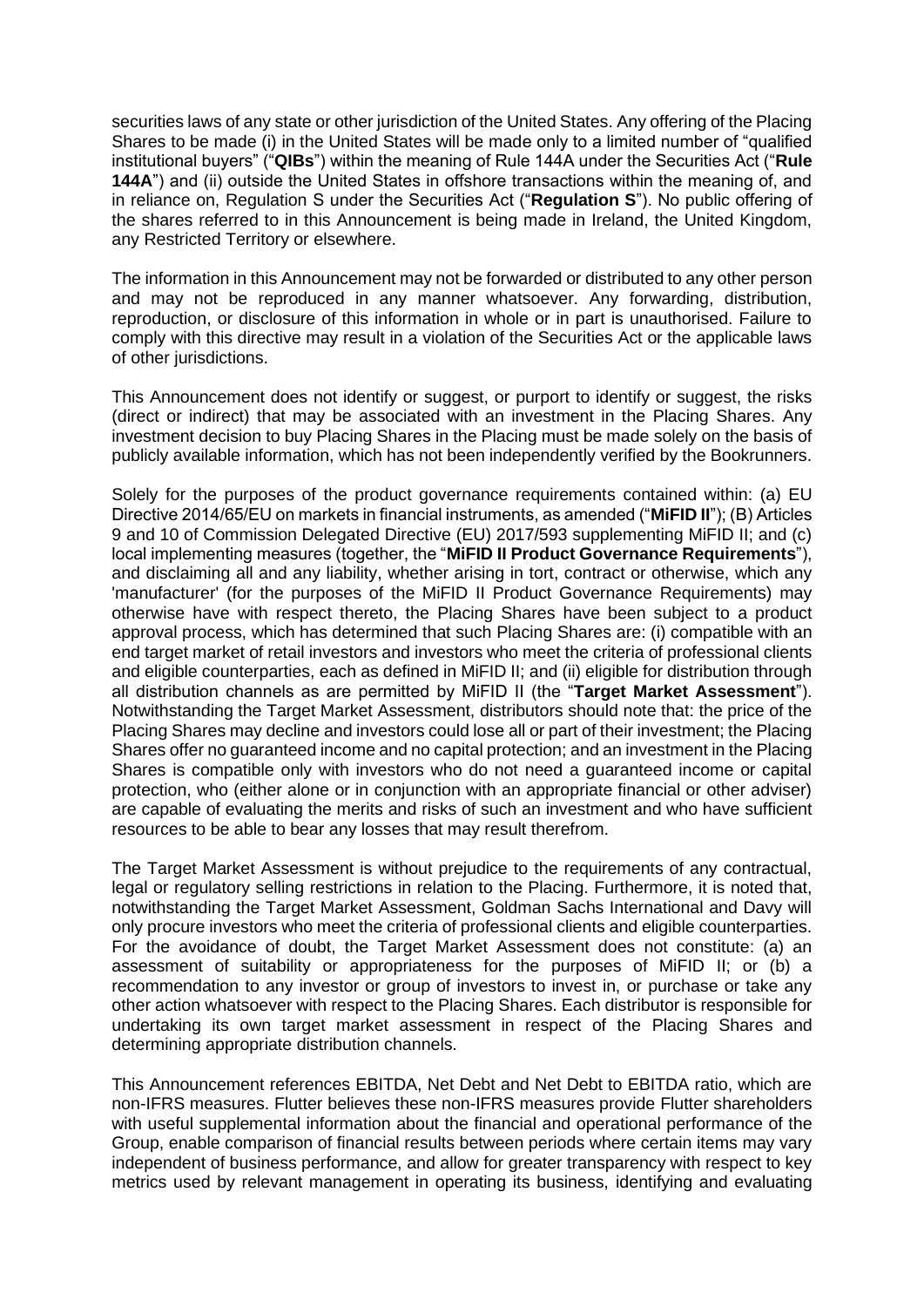trends, and making decisions. Although Flutter believes these financial measures are important in evaluating the Group, they are not intended to be considered in isolation or as a substitute for, or superior to, financial information prepared and presented in accordance with IFRS. They are not recognised measures under IFRS and do not have standardized meanings prescribed by IFRS. These measures may be different from non-IFRS financial measures used by other companies, limiting their usefulness for comparison purposes. Moreover, presentation of these measures may be provided for year-over-year comparison purposes, and investors should be cautioned that the effect of the adjustments thereto provided herein have an actual effect on the operating results of the Group.

Further information on each of these non-IFRS measures, including applicable definitions, reconciliations and comparisons against prior periods is available in the "*Important Information*" section of the Company's prospectus dated 27 March 2020, available on the Company's website www.flutter.com. Additional reconciliations with respect to the forwardlooking non-IFRS measures referenced in this Announcement to the nearest IFRS measures have not been provided because certain reconciling or adjusting items and costs cannot be projected or predicted with reasonable certainty without unreasonable effort due to a number of factors, including variability from potential foreign exchange fluctuations impacting financial expenses, the nature and timing of other non-recurring or onetime costs (such as impairment of intangibles assets and certain professional fees), which could vary materially based on actual events or transactions or unknown or unpredictable variables, as well as the typical variability arising from the preparation and completion of annual financial statements, including, without limitation, certain income tax provision accounting, annual impairment testing and other accounting matters. Other adjusting items and costs (such as stock-based compensation, acquisition and integration-related costs, operational efficiency related costs and other strategy-related expenses) may otherwise reveal commercially or competitively sensitive information.

This Announcement contains (or may contain) certain forward-looking statements with respect to certain of the Company's current expectations and projections about future events and the Company's future financial condition and performance. These statements, which sometimes use words such as "aim", "anticipate", "believe", "may", "will", "should", "intend", "plan", "assume", "estimate", "expect" (or the negative thereof) and words of similar meaning, reflect the directors' current beliefs and expectations and involve known and unknown risks, uncertainties and assumptions, many of which are outside the Company's control and difficult to predict, that could cause actual results and performance to differ materially from any expected future results or performance expressed or implied by the forward-looking statement. Statements contained in this Announcement regarding past trends or activities should not be taken as a representation that such trends or activities will continue in the future. Many factors could cause actual results, performance or achievements to differ materially from those projected or implied in any forward-looking statements. The important factors that could cause the Company's actual results, performance or achievements to differ materially from those in the forward-looking statements include, among others, the macroeconomic environment (including the impact of COVID-19), economic and business cycles, the terms and conditions of the Company's financing arrangements, foreign currency rate fluctuations, competition in the Company's principal markets, acquisitions or disposals of businesses or assets and trends in the Company's principal industries. Due to such uncertainties and risks, readers are cautioned not to place undue reliance on such forward-looking statements, which speak only as of the date hereof. In light of these risks, uncertainties and assumptions, the events described in the forward-looking statements in this Announcement may not occur. The information contained in this Announcement, including the forward-looking statements, speaks only as of the date of this Announcement and is subject to change without notice and the Company does not assume any responsibility or obligation to, and does not intend to, update or revise publicly or review any of the information contained herein, whether as a result of new information, future events or otherwise, except to the extent required by the FCA, the London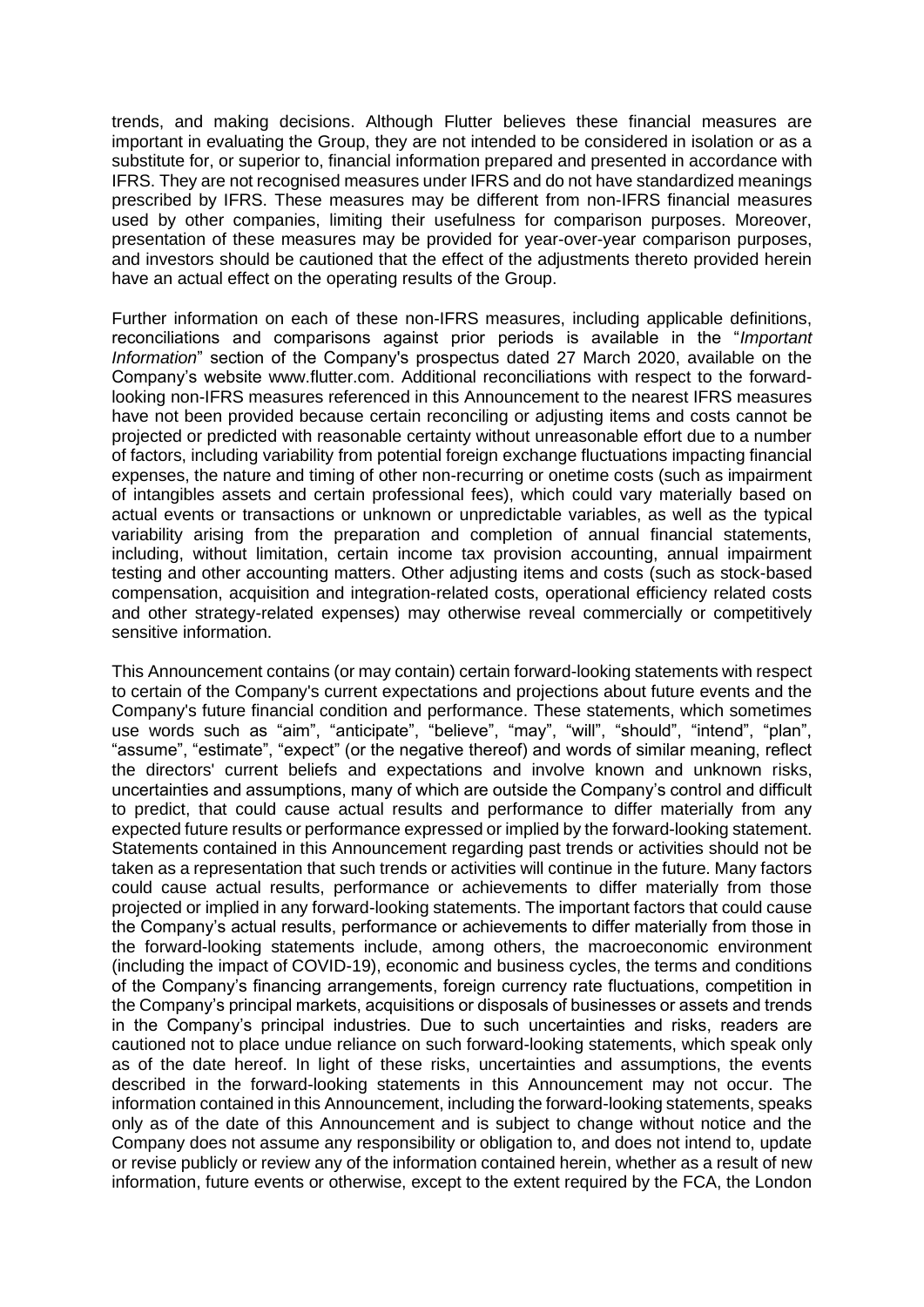Stock Exchange, Euronext Dublin, the Central Bank of Ireland or by applicable law. No statement in this Announcement is or is intended to be a profit forecast or profit estimate or to imply that the earnings of the Company for the current or future financial years will necessarily match or exceed the historical or published earnings of the Company.

Any indication in this Announcement of the price at which Ordinary Shares have been bought or sold in the past cannot be relied upon as a guide to future performance. The price of shares and the income from them may go down as well as up and investors may not get back the full amount invested on disposal of shares acquired. Past performance is no guide to future performance and persons needing advice should consult an independent financial adviser.

The Placing Shares to be issued pursuant to the Placing will not be admitted to trading on any stock exchange other than the Main Market of the London Stock Exchange and the Euronext Dublin Market of Euronext Dublin. Persons (including individuals, funds or otherwise) by whom or on whose behalf a commitment to acquire Placing Shares has been given ("**Placees**") will be deemed to have read and understood this Announcement in its entirety (including the Appendix) and to be making such offer on the Terms and Conditions in it, and to be providing the representations, warranties, indemnities, acknowledgements, and undertakings contained in the Appendix.

In particular, each such Placee will be asked to represent, warrant and acknowledge that: (i) it is a Relevant Person (as defined in the Appendix) and undertakes that it will acquire, hold, manage or dispose of any Placing Shares that are allocated to it for the purposes of its business and it is acquiring such shares for its own account; (ii) it and any account with respect to which it exercises sole investment discretion, is either (a) outside the United States and is subscribing for the Placing Shares in an "offshore transaction" (within the meaning of Regulation S) or (b) is (x) a QIB; and (iii) if it is a financial intermediary, as that term is used in Article 2(d) of the Prospectus Regulation, that it understands the resale and transfer restrictions set out in the Appendix and that any Placing Shares acquired by it in the Placing will not be acquired on a non-discretionary basis on behalf of, nor will they be acquired with a view to their offer or resale to, persons in circumstances which may give rise to an offer of securities to the public other than an offer or resale in a member state of the EEA to Qualified Investors or in the United Kingdom to Relevant Persons, or in circumstances in which the prior consent of the Bookrunners has been given to each such proposed offer or resale.

This Announcement is not for publication or distribution, directly or indirectly, in or into the United States of America. This Announcement is not an offer of securities for sale into the United States. The securities referred to herein have not been and will not be registered under the U.S. Securities Act of 1933, as amended, and may not be offered or sold in the United States, except pursuant to an applicable exemption from registration. No public offering of securities is being made in the United States.

Persons (including, without limitation, nominees and trustees) who have a contractual or other legal obligation to forward a copy of the Appendix or this Announcement should seek appropriate advice before taking any action.

The most recent Annual Report and other information relating to the Company are available on the Flutter website at www.flutter.com. Neither the content of the Company's website nor any website accessible by hyperlinks on the Company's website is incorporated in, or forms part of, this Announcement.

This Announcement does not constitute a recommendation concerning the Placing.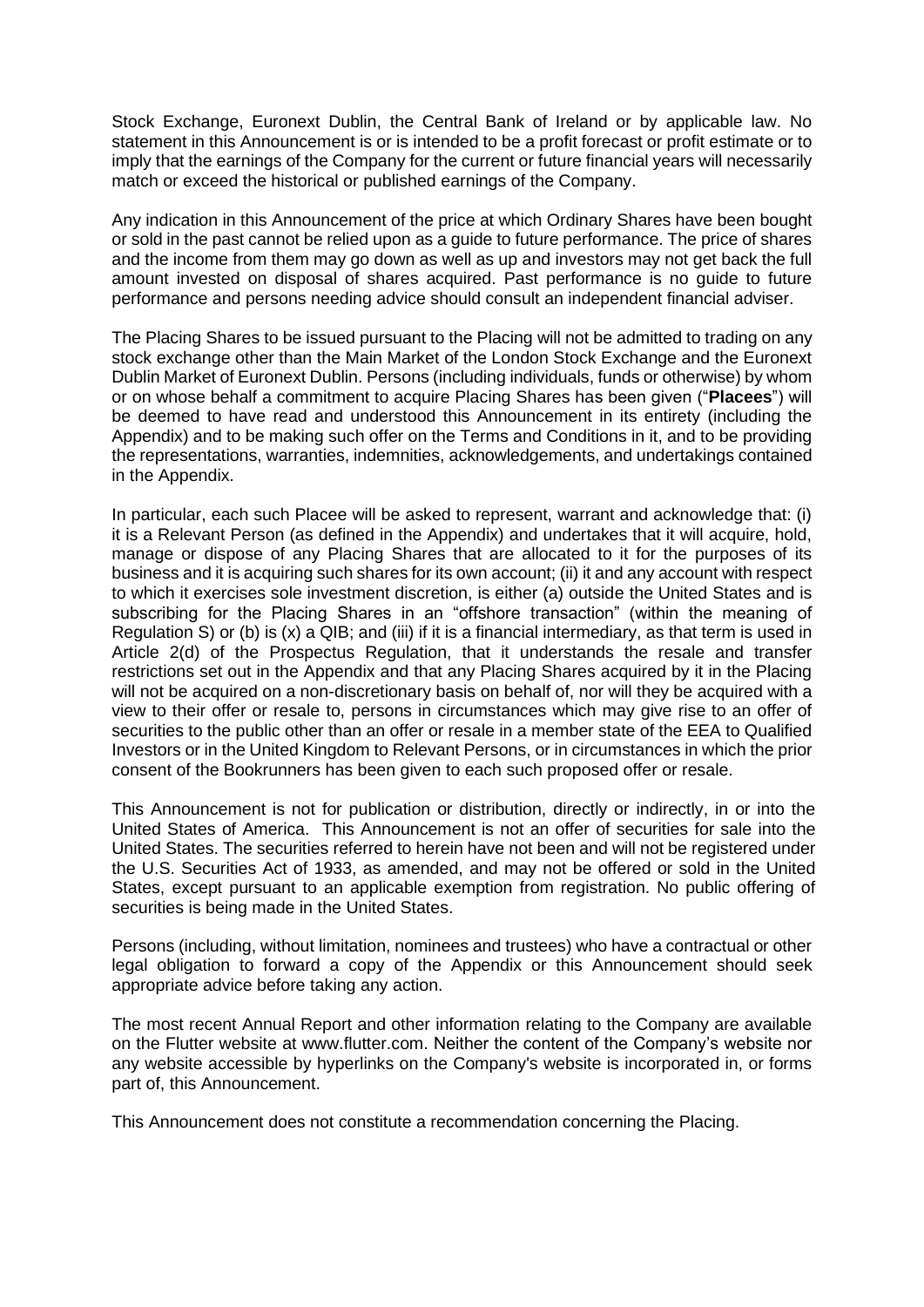## **APPENDIX**

#### **TERMS AND CONDITIONS**

#### **IMPORTANT INFORMATION ON THE PLACING FOR INVITED PLACEES ONLY**

MEMBERS OF THE PUBLIC ARE NOT ELIGIBLE TO TAKE PART IN THE PLACING. THIS ANNOUNCEMENT (INCLUDING THE APPENDIX) AND THE TERMS AND CONDITIONS SET OUT HEREIN (THE "**ANNOUNCEMENT**") ARE FOR INFORMATION PURPOSES ONLY AND ARE DIRECTED ONLY AT AND MAY ONLY BE COMMUNICATED TO: (A) PERSONS IN A MEMBER STATE OF THE EUROPEAN ECONOMIC AREA (THE "**EEA**"), WHO ARE QUALIFIED INVESTORS ("**QUALIFIED INVESTORS**") WITHIN THE MEANING OF ARTICLE 2(E) OF REGULATION (EU) 2017/1129 ON THE PROSPECTUS TO BE PUBLISHED WHEN SECURITIES ARE OFFERED TO THE PUBLIC OR ADMITTED TO TRADING ON A REGULATED MARKET (THE "**PROSPECTUS REGULATION**"); OR (B) IN THE UNITED KINGDOM, QUALIFIED INVESTORS WHO ARE ALSO (I) PERSONS HAVING PROFESSIONAL EXPERIENCE IN MATTERS RELATING TO INVESTMENTS WHO FALL WITHIN THE DEFINITION OF "INVESTMENT PROFESSIONAL" IN ARTICLE 19(5) OF THE FINANCIAL SERVICES AND MARKETS ACT 2000 (FINANCIAL PROMOTION) ORDER 2005 OF THE UNITED KINGDOM, AS AMENDED (THE "**ORDER**"), (II) PERSONS WHO FALL WITHIN ARTICLE 49(2)(A) TO (D) ("HIGH NET WORTH COMPANIES, UNINCORPORATED ASSOCIATIONS, ETC") OF THE ORDER, OR (III) PERSONS TO WHOM IT MAY OTHERWISE BE LAWFULLY COMMUNICATED (ALL SUCH PERSONS REFERRED TO IN (A), AND (B) ABOVE TOGETHER BEING REFERRED TO AS "**RELEVANT PERSONS**").

THIS ANNOUNCEMENT MUST NOT BE ACTED ON OR RELIED ON BY PERSONS WHO ARE NOT RELEVANT PERSONS. PERSONS DISTRIBUTING THIS ANNOUNCEMENT MUST SATISFY THEMSELVES THAT IT IS LAWFUL TO DO SO. ANY INVESTMENT OR INVESTMENT ACTIVITY TO WHICH THIS ANNOUNCEMENT RELATES IS AVAILABLE ONLY TO RELEVANT PERSONS AND WILL BE ENGAGED IN ONLY WITH RELEVANT PERSONS. THIS ANNOUNCEMENT DOES NOT ITSELF CONSTITUTE AN OFFER FOR SALE OR SUBSCRIPTION OF ANY SECURITIES IN THE COMPANY.

EACH PLACEE SHOULD CONSULT WITH ITS OWN ADVISERS AS TO LEGAL, TAX, BUSINESS AND RELATED ASPECTS OF AN INVESTMENT IN THE PLACING SHARES.

THE PLACING SHARES HAVE NOT BEEN AND WILL NOT BE REGISTERED UNDER THE UNITED STATES SECURITIES ACT OF 1933, AS AMENDED (THE "**SECURITIES ACT**"), OR UNDER THE SECURITIES LAWS OF, OR WITH ANY SECURITIES REGULATORY AUTHORITY OF, ANY STATE OR OTHER JURISDICTION OF THE UNITED STATES, AND MAY NOT BE OFFERED, SOLD OR TRANSFERRED, DIRECTLY OR INDIRECTLY, IN OR INTO THE UNITED STATES ABSENT REGISTRATION UNDER THE SECURITIES ACT OR PURSUANT TO AN EXEMPTION FROM THE REGISTRATION REQUIREMENTS OF THE SECURITIES ACT AND IN COMPLIANCE WITH ANY APPLICABLE SECURITIES LAWS OF ANY STATE OR OTHER JURISDICTION OF THE UNITED STATES. ANY OFFERING OF THE PLACING SHARES TO BE MADE (i) IN THE UNITED STATES, WILL BE MADE ONLY TO A LIMITED NUMBER OF "QUALIFIED INSTITUTIONAL BUYERS" ("**QIBs**") WITHIN THE MEANING OF RULE 144A UNDER THE SECURITIES ACT ("**RULE 144A**") AND (ii) OUTSIDE THE UNITED STATES, IN OFFSHORE TRANSACTIONS WITHIN THE MEANING OF, AND IN RELIANCE ON, REGULATION S UNDER THE SECURITIES ACT. NO PUBLIC OFFERING OF THE SHARES REFERRED TO IN THIS ANNOUNCEMENT IS BEING MADE IN IRELAND, THE UNITED KINGDOM, THE UNITED STATES, ANY OTHER RESTRICTED TERRITORY OR ELSEWHERE.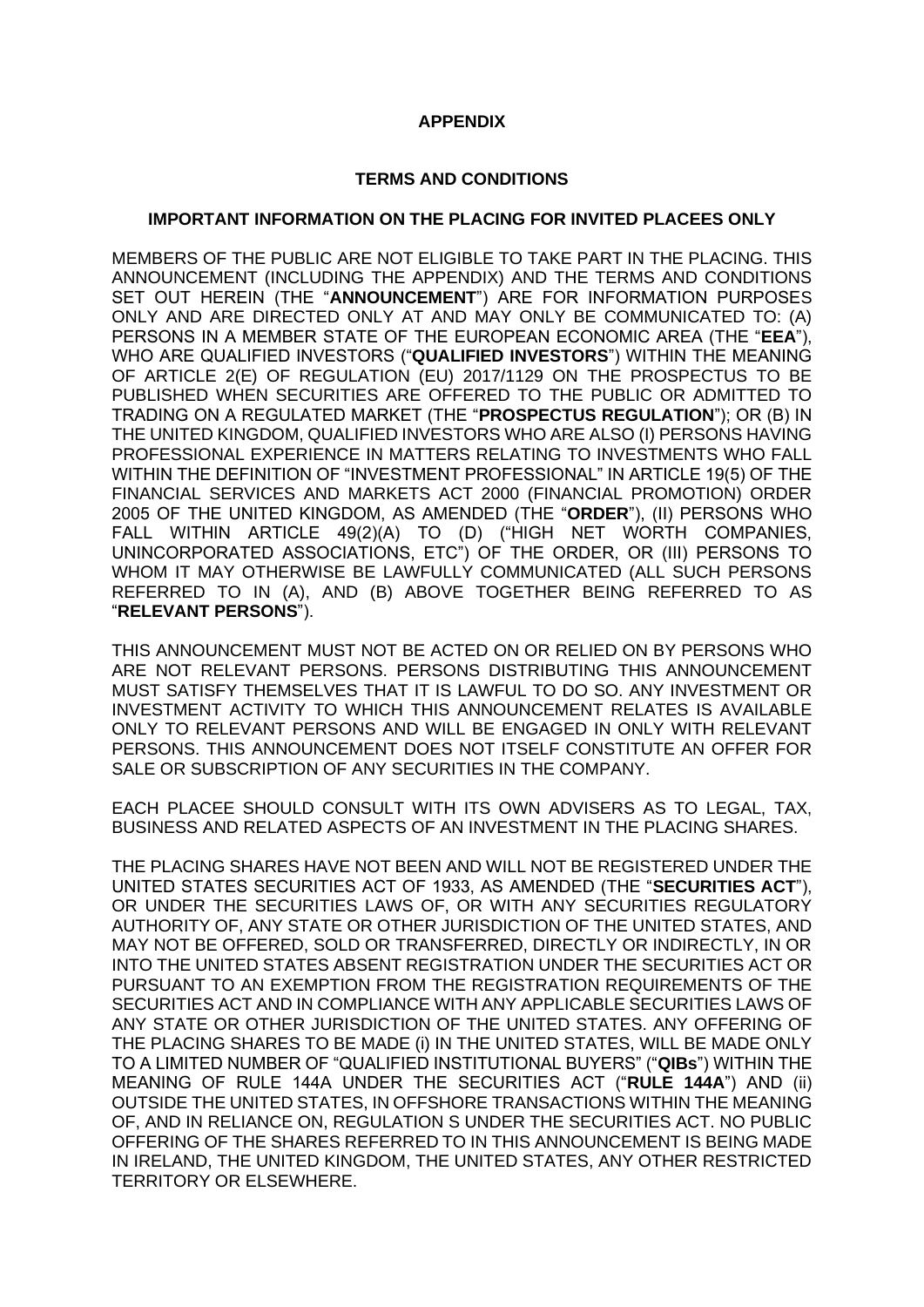Unless otherwise stated, capitalised terms used in this Appendix have the meanings ascribed to them at the end of this Appendix.

This Announcement is for information only and does not itself constitute or form part of an offer to sell or issue or the solicitation of an offer to buy or subscribe for securities referred to herein in any jurisdiction including, without limitation, the United States, any Restricted Territory (as defined below) or in any jurisdiction where such offer or solicitation is unlawful. No public offering of securities will be made in connection with the Placing in Ireland, the United Kingdom, any Restricted Territory or elsewhere.

This Announcement, and the information contained herein, is not for release, publication or distribution, directly or indirectly, to persons in the United States, Australia, Canada, Japan, South Africa or in any jurisdiction in which such publication or distribution is restricted, unlawful or unauthorised (each a "**Restricted Territory**"). The distribution of this Announcement and the Placing and/or the offer or sale of the Placing Shares in certain jurisdictions may be restricted by law. No action has been taken by the Company, the Bookrunners or any of their respective Affiliates or agents which would permit an offer of the Placing Shares or possession or distribution of this Announcement or any other offering or publicity material relating to such Placing Shares in any jurisdiction where action for that purpose is required. Persons (including, without limitation, nominees and trustees) who have a contractual or other legal obligation to forward a copy of this Announcement should seek appropriate advice before taking any such action. Persons into whose possession this Announcement comes are required by the Company and the Bookrunners to inform themselves about, and to observe, any such restrictions.

This document does not constitute a disclosure document under Part 6D.2 of the Corporations Act 2001 (Cth) ("**Corporations Act**"). Accordingly, this document does not necessarily contain all of the information a prospective investor would reasonably expect to be contained in a disclosure document or which he/she may require to make an investment decision, and has not been lodged with the Australian Securities and Investments Commission.

This document does not constitute an offer, invitation, or recommendation to any person in Australia who is not a "wholesale client" and either a "sophisticated investor" or "professional investor" (as those terms are defined in the Corporations Act), or otherwise entitled under the Corporations Act to lawfully receive and accept this offer without disclosure for the purposes of the Corporations Act, to subscribe for or purchase any Placing Shares and neither this document nor anything contained in it shall form the basis of any such contract or commitment. The Company only extends the Placing to investors in Australia who are eligible to receive and accept this offer in accordance with Australian securities laws. By receiving and accepting this offer you represent you are a "wholesale client" and either a "sophisticated investor" or "professional investor" (as those terms are defined in the Corporations Act) or otherwise entitled under the Corporations Act to lawfully receive and accept this offer without disclosure for the purposes of the Corporations Act.

An investor may not transfer or offer to transfer their Placing Share(s) to any person located in Australia within 12 months of their issue, or within 12 months after their sale by a selling shareholder under the Placing, unless it is lawful to transfer or offer to transfer the Placing Shares without disclosure under Chapter 6D or Part 7.9 of the Corporations Act.

Investors should consult their professional advisers if they are in any doubt as to whether or not they may receive and accept the Placing.

No prospectus has been filed with any securities commission or similar regulatory authority in Canada in connection with the offer and sale of the Placing Shares. No securities commission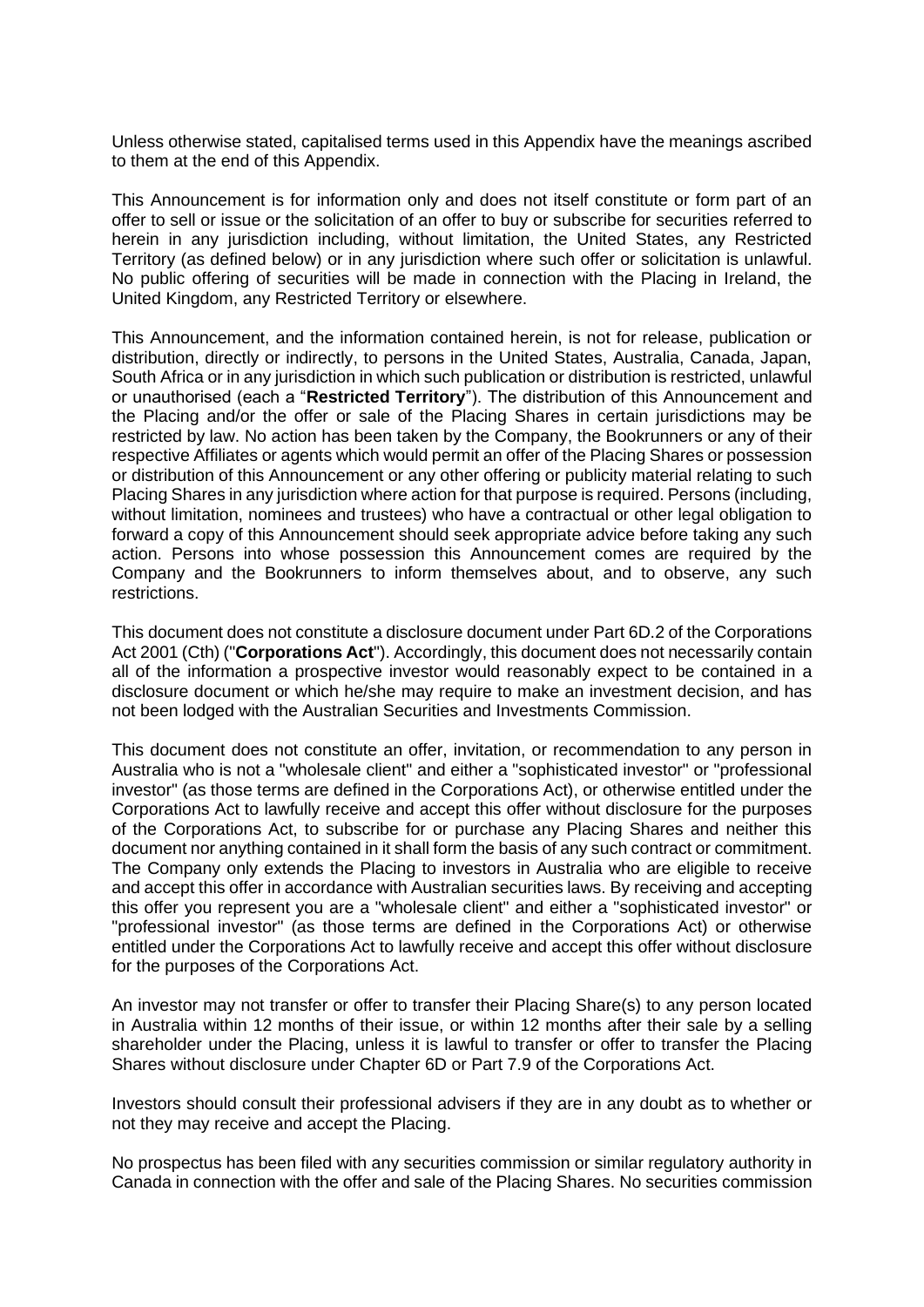or similar regulatory authority in Canada has reviewed or in any way passed upon this document or on the merits of the Placing Shares and any representation to the contrary is an offence. The offer and sale of the Placing Shares in Canada is being made on a private placement basis only and is exempt from the requirement that the issuer prepares and files a prospectus under applicable Canadian securities laws. Any resale of Placing Shares acquired by a Canadian investor in this offering must be made in accordance with applicable Canadian securities laws, which resale restrictions may under certain circumstances apply to resales of the Placing Shares outside of Canada.

As applicable, each Canadian investor who purchases the Placing Shares will be deemed to have represented to the issuer, the Bookrunners and to each dealer from whom a purchase confirmation is received, as applicable, that the investor (i) is purchasing as principal, or is deemed to be purchasing as principal in accordance with applicable Canadian securities laws, for investment only and not with a view to resale or redistribution; (ii) is an "accredited investor" as such term is defined in section 1.1 of National Instrument 45-106 Prospectus Exemptions ("**NI 45-106**") or, in Ontario, as such term is defined in section 73.3(1) of the Securities Act (Ontario); and (iii) is a "permitted client" as such term is defined in section 1.1 of National Instrument 31-103 Registration Requirements, Exemptions and Ongoing Registrant Obligations.

Securities legislation in certain provinces or territories of Canada may provide a purchaser with remedies for rescission or damages if any Placing Document that constitutes an offering memorandum for the purposes of applicable Canadian securities laws (including any amendment thereto) contains a misrepresentation, provided that the remedies for rescission or damages are exercised by the purchaser within the time limit prescribed by securities legislation of the purchaser's province or territory. The purchaser should refer to any applicable provisions of the securities legislation of the purchaser's province or territory for particulars of these rights or consult with a legal advisor.

Pursuant to section 3A.3 of National Instrument 33-105 Underwriting Conflicts ("**NI 33-105**"), this Placing is conducted pursuant to any exemption from the requirement that Canadian investors be provided with certain underwriter conflicts of interest disclosure that would otherwise be required pursuant to subsection 2.1(1) of NI 33-105.

Subject to certain exceptions, the securities referred to in this Announcement may not be offered or sold in any Restricted Territory or to, or for the account or benefit of, a citizen or resident, or a corporation, partnership or other entity created or organised in or under the laws of a Restricted Territory.

This Announcement has been issued by, and is the sole responsibility of, the Company. No representation or warranty, express or implied, is or will be made as to, or in relation to, and no responsibility or liability is or will be accepted by the Bookrunners or any of its respective Affiliates or agents as to or in relation to, the accuracy or completeness of this Announcement or any other written or oral information made available to or publicly available to any party or its advisers, and any liability therefore is expressly disclaimed.

The Bookrunners are acting exclusively for the Company and for no-one else in connection with the Placing and are not, and will not be, responsible to anyone (including the Placees) other than the Company for providing the protections afforded to their clients or for providing advice in relation to the Placing or the contents of the Placing Documents or any other matter referred to therein.

Neither the Company nor the Bookrunners make any representation to any Placees regarding an investment in the securities referred to in this Announcement under the laws applicable to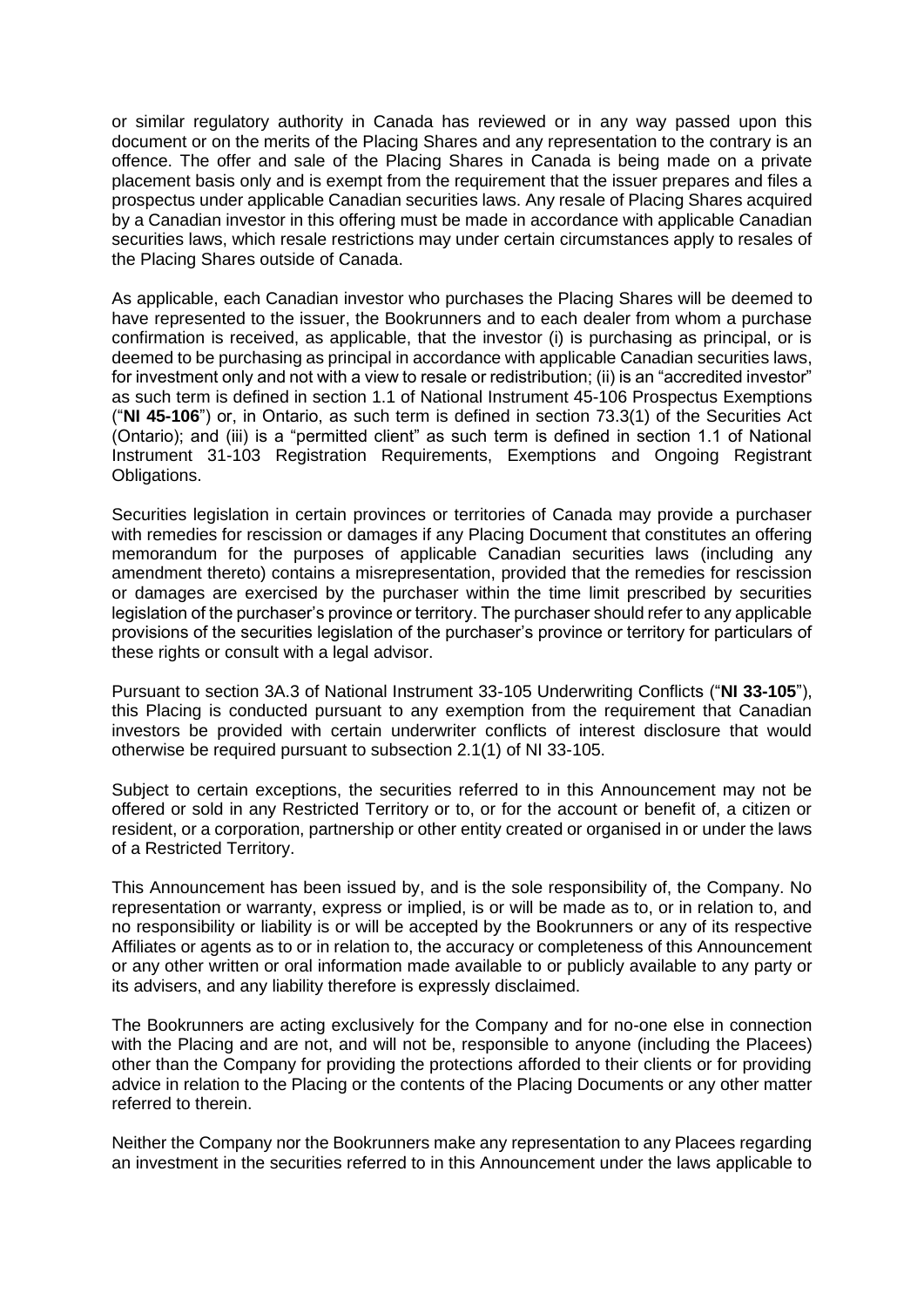such Placees. Each Placee should consult its own advisers as to the legal, tax, business, financial and related aspects of an investment in the Placing Shares.

**By participating in the Placing, Placees (including individuals, funds or otherwise) by whom or on whose behalf a commitment to acquire Placing Shares has been given will be deemed to have read and understood this Announcement in its entirety, and to be participating, making an offer for and acquiring Placing Shares on the terms and conditions contained herein and to be providing the representations, warranties, indemnities, acknowledgments and undertakings contained herein.**

In particular each such Placee represents, warrants and acknowledges that:

- a) it is a Relevant Person and undertakes that it will acquire, hold, manage or dispose of any Placing Shares that are allocated to it for the purposes of its business;
- b) except as otherwise permitted by the Company and subject to any available exemptions from applicable securities laws, it and any account with respect to which it exercises sole investment discretion, is either (i) outside the United States subscribing for the Placing Shares in an offshore transaction as defined in and in accordance with Regulation S under the Securities Act or (ii) a "qualified institutional buyer" as defined in Rule 144A under the Securities Act ("**Rule 144A**"); and
- c) if it is a financial intermediary, as that term is used in Article 2(d) of the Prospectus Regulation, that it understands the resale and transfer restrictions set out in this Appendix and that any Placing Shares acquired by it in the Placing will not be acquired on a non-discretionary basis on behalf of, nor will they be acquired with a view to their offer or resale to, persons in circumstances which may give rise to an offer of securities to the public other than an offer or resale in a member state of the EEA to Qualified Investors or in the United Kingdom to Relevant Persons, or in circumstances in which the prior consent of the managers has been given to each such proposed offer or resale.

## IMPORTANT INFORMATION FOR PLACEES ONLY REGARDING THE PLACING

## **Details of the Placing Agreement and of the Placing Shares**

Goldman Sachs International and J&E Davy ("**Davy**") as joint global coordinators and joint bookrunners (together, the "**Bookrunners**") and Flutter Entertainment plc (the "**Company**") have today entered into a placing agreement (the "**Placing Agreement**") under which, on the terms and subject to the conditions set out therein, the Bookrunners, as agent for and on behalf of the Company, have agreed to use their reasonable endeavours to procure placees (the "**Placees**") for approximately 8,045,995 new ordinary shares of €0.09 each in the capital of the Company (the "**Placing Shares**") at a price (in Pounds Sterling) to be determined following completion of the bookbuilding process (the "**Bookbuild**") (the "**Placing**").

The Placing Shares have been duly authorised and will, when issued, be credited as fully paid and will rank *pari passu* in all respects with the existing ordinary shares of €0.09 each in the capital of the Company (the "**Ordinary Shares**") (other than treasury shares which are nonvoting and do not qualify for dividends), including the right to receive all dividends and other distributions declared, made or paid in respect of Ordinary Shares after the date of issue. The allotment and issue of the Placing Shares will be made by the Company to Placees for cash.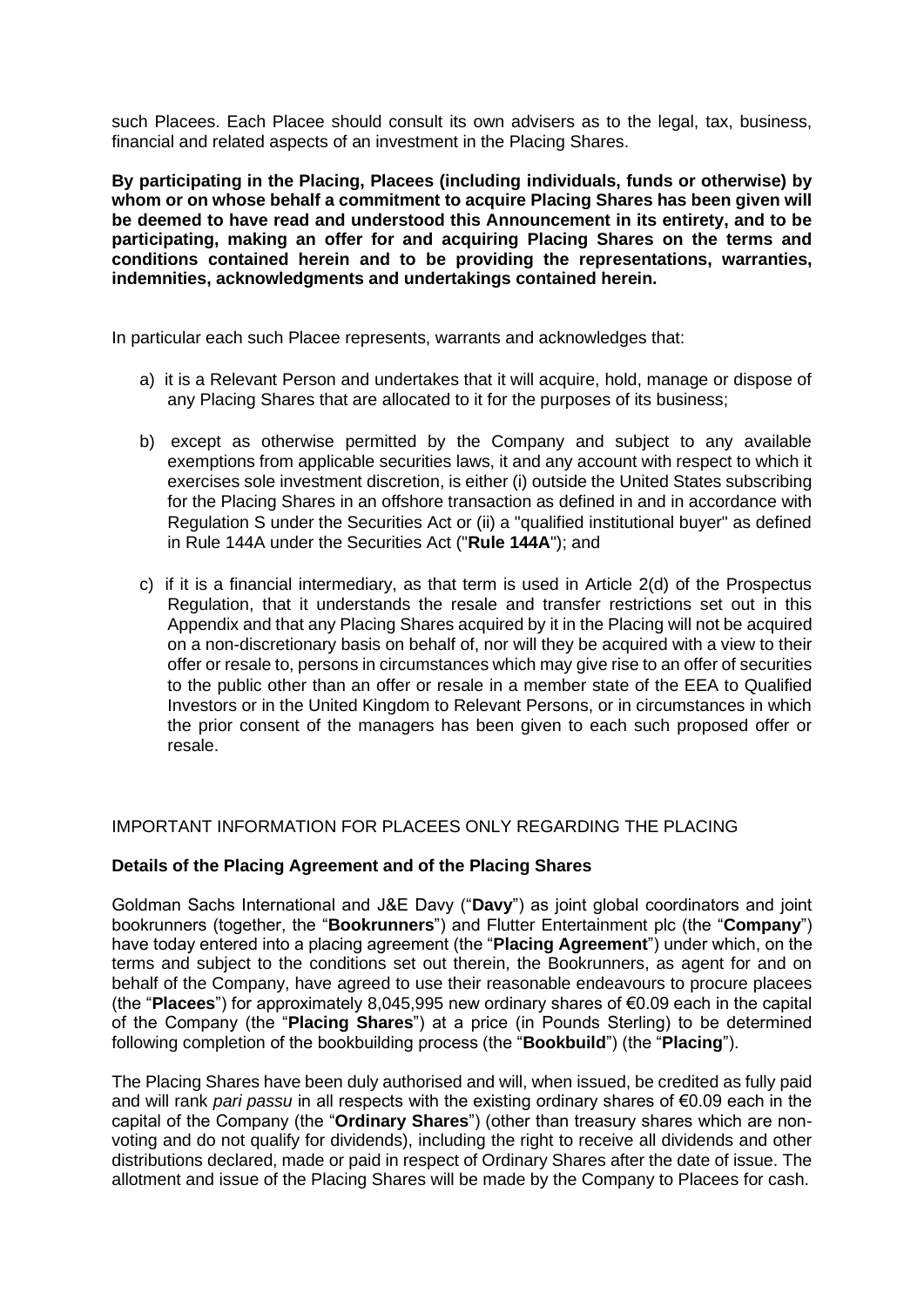The Placing Shares will be issued free of any pre-emption rights, encumbrances, liens or other security interests.

### **Application for listing and admission to trading**

The Company will make applications for the admission of the Placing Shares to (a) the premium listing segment of the Official List of the Financial Conduct Authority of the United Kingdom (the "**FCA**") and to trading on the London Stock Exchange plc's (the "**London Stock Exchange**") main market for listed securities (together, the "**UK Admission**") and (b) to a secondary listing on the Official List of The Irish Stock Exchange plc, trading as Euronext Dublin ("**Euronext Dublin**") and to trading on the Euronext Dublin Market operated by Euronext Dublin (together, the "**Irish Admission**" and, together with the UK Admission, "**Admission**").

It is expected that Admission will become effective and that dealings will commence in the Placing Shares at 8.00 a.m. on 2 June 2020.

#### **Bookbuild**

The Bookrunners will today commence the Bookbuild to determine demand for participation in the Placing by Placees. This Appendix gives details of the terms and conditions of, and the mechanics of participation in, the Placing. No commissions will be paid to Placees or by Placees in respect of any Placing Shares.

#### **Participation in, and principal terms of, the Placing**

- 1. Goldman Sachs International and Davy are acting as joint global coordinators and joint bookrunners, as agents of the Company in connection with the Placing. Goldman Sachs International and Davy are arranging the Placing severally, and not jointly, nor jointly and severally, as agents of the Company.
- 2. Participation in the Placing will only be available to persons who may lawfully be, and are, invited to participate by the Bookrunners. The Bookrunners and their respective Affiliates are entitled to enter bids in the Bookbuild as principal.
- 3. The Bookbuild will establish a single price payable to the Bookrunners as agent for the Company by all Placees whose bids are successful (the "**Placing Price**"). The Placing Price and the number of Placing Shares to be issued will be agreed between the Bookrunners and the Company following completion of the Bookbuild and any discount to the market price of the Ordinary Shares will be determined in accordance with the Listing Rules of the FCA. The Placing Price and the number of Placing Shares will be announced on a Regulatory Information Service ("**RIS**") following the completion of the Bookbuild.
- 4. To bid in the Bookbuild, prospective Placees should communicate their bid by telephone or writing to their usual sales or equity capital markets contact at the Bookrunners. Each bid must be in Pounds Sterling and should state the number of Placing Shares which the prospective Placee wishes to subscribe for at either the Placing Price, which is ultimately established by the Company and the Bookrunners, or at prices up to a price limit specified in its bid. Prior to the closing of the Bookbuild, prospective Placees may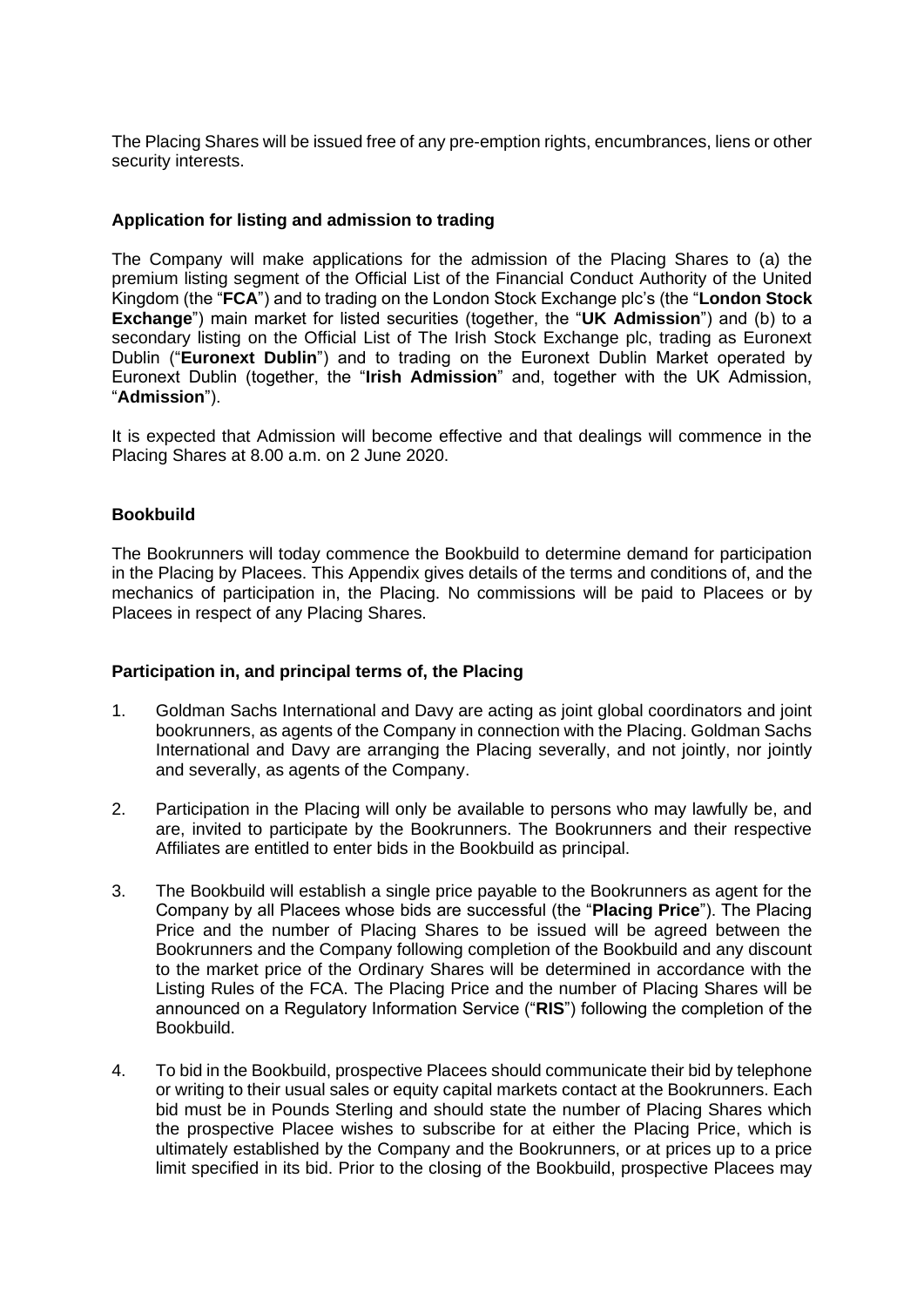elect to settle their allocation in Euros. The Euro Placing Price will be contained in the Term Sheet (as defined below) and provided to Placees at the time of communicating allocations. The Euro Placing Price will be based on the Bloomberg BFIX mid-point Euro/Sterling exchange rate at the first fixing time after the closing of the Bookbuild. Bids may be scaled down by the Bookrunners on the basis referred to in paragraph 9 below.

- 5. A bid in the Bookbuild will be made on the terms and subject to the conditions in this Announcement and will be legally binding on the prospective Placee on behalf of which it is made and, except with the Bookrunners' consent, will not be capable of variation or revocation after the time at which it is submitted. Each prospective Placee will have an immediate, irrevocable and binding obligation owed to the Bookrunners to pay to them (or as the Bookrunners may direct) in cleared funds (in Pounds Sterling, or if previously elected, in Euro) at the time set out in paragraph 11, an amount equal to the product of the Placing Price and the number of Placing Shares such prospective Placee has agreed to subscribe for and the Company has agreed to allot and issue to that Placee. Each prospective Placee's obligations will be owed to the Company and the Bookrunners. The Company shall allot such Placing Shares to each Placee following each Placee's payment to the relevant Bookrunner of such amount.
- 6. The Bookbuild is expected to close no later than 5.00 p.m. (Irish time) on 29 May 2020 but may be closed earlier or later at the discretion of the Bookrunners and the Company. The Bookrunners may, in their absolute discretion, accept bids that are received after the Bookbuild has closed.
- 7. Each prospective Placee's allocation will be determined by the Bookrunners and the Company in their sole discretion and each Placee's allocation, and if relevant, the Euro Placing Price, will be confirmed orally by any of the Bookrunners (as an agent of the Company) following the close of the Bookbuild and a contract note or electronic confirmation will be despatched thereafter. The oral confirmation to such prospective Placee will constitute an irrevocable legally binding commitment upon that person (who will at that point become a Placee) in favour of the Bookrunners and the Company to subscribe for the number of Placing Shares allocated to it at the Placing Price on the terms and conditions set out in this Appendix and in accordance with the Company's articles of association and all applicable laws.
- 8. Each Placee's allocation and commitment will be evidenced by a contract note or electronic confirmation issued to such Placee by the Bookrunners. These Terms and Conditions will be deemed incorporated in that contract note or electronic confirmation.
- 9. Subject to paragraphs 4 and 5 above, the Bookrunners may choose to accept bids, either in whole or in part, on the basis of allocations determined in agreement with the Company and may scale down any bids for this purpose on such basis as they may determine. The Bookrunners may also, notwithstanding paragraphs 4 and 5 above and subject to the prior consent of the Company, (i) allocate Placing Shares after the time of any initial allocation to any person submitting a bid after that time and/or (ii) allocate Placing Shares after the Bookbuild has closed to any person submitting a bid after that time. The acceptance of offers shall be at the absolute discretion of the Bookrunners. The Company reserves the right (upon agreement with the Bookrunners) to reduce or seek to increase the amount to be raised pursuant to the Placing, in its absolute discretion.
- 10. Except as required by law or regulation, no press release or other announcement will be made by the Bookrunners or the Company using the name of any Placee (or its agent), in its capacity as Placee (or agent), other than with such Placee's prior written consent.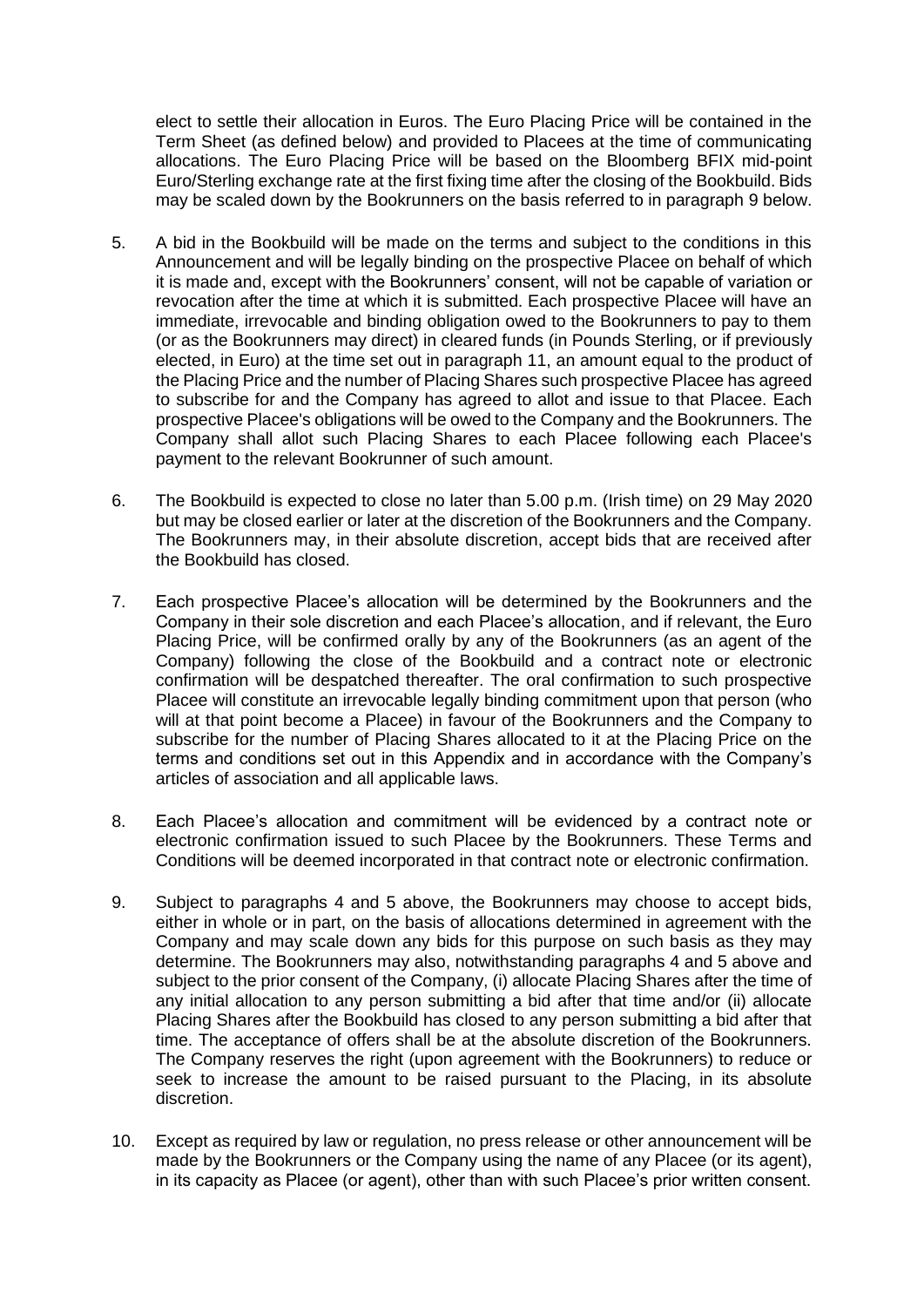- 11. Irrespective of the time at which a Placee's allocation pursuant to the Placing is confirmed, settlement of all Placing Shares to be subscribed for pursuant to the Placing will be required to be made at the same time, on the basis explained below under "*Registration and Settlement*".
- 12. All obligations under the Bookbuild and Placing will be subject to fulfilment of the conditions referred to below under "*Conditions of the Placing*" and to the Placing not being terminated on the basis referred to below under "*Termination of the Placing Agreement*". If the Placing Agreement does not become unconditional or is terminated, the Placing will not proceed and all funds delivered by a Placee as consideration for Placing Shares will be returned.
- 13. By participating in the Bookbuild, each Placee will agree that its rights and obligations in respect of the Placing will terminate only in the circumstances described below and will not be capable of rescission or termination by the Placee.
- 14. To the fullest extent permissible by law, neither the Bookrunners nor the Company nor any of their respective Affiliates, agents, advisors, directors, officers or employees shall have any responsibility or liability to any Placee (or to any other person whether acting on behalf of a Placee or otherwise) in connection with the Placing. In particular, neither the Bookrunners nor the Company nor any of their respective Affiliates, agents, advisors, directors, officers or employees shall have any responsibility or liability (including to the fullest extent permissible by law, any fiduciary duties) in respect of the Bookrunners' conduct of the Bookbuild or of such alternative method of effecting the Placing as the Bookrunners and the Company may agree.

## **Conditions of the Placing**

The Placing is conditional upon the Placing Agreement becoming unconditional and not having been terminated in accordance with its terms. The obligations of the Bookrunners' under the Placing Agreement are conditional on, amongst other things:

- (A) the execution and delivery of the term sheet setting out the Placing Price and the Euro Placing Price by the Bookrunners and the Company at the time of pricing of the Placing (the "**Term Sheet**");
- (B) the publication by the Company of the results of the Placing on a Regulatory Information Service (the "**Pricing Announcement**");
- (C) each of the representations, warranties and undertakings set out in the Placing Agreement being true and accurate and not misleading as of the date of the Placing Agreement, the time and date of execution of the Term Sheet and at Admission as though they had been given and made on such date by reference to the facts and circumstances then existing;
- (D) the Company having complied with all of the obligations on its part to be performed under the Placing Agreement or under the terms and conditions of the Placing which fall to be performed on or before Admission;
- (E) other than this Announcement, the Trading Update Announcement and the Pricing Announcement, no supplementary announcement being required to be published in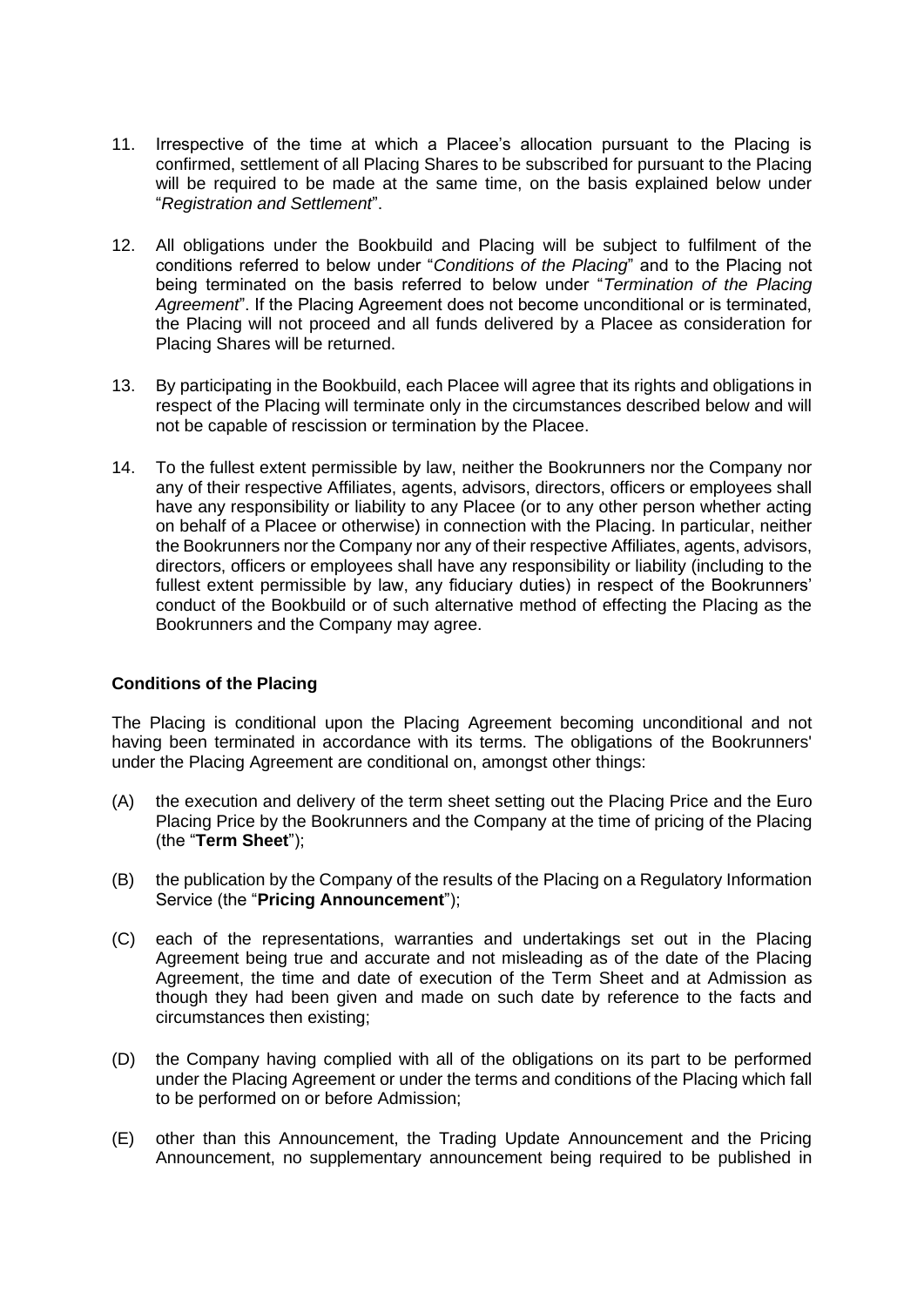connection with the Placing prior to Admission (save as may be agreed in writing between the Bookrunners and the Company);

- (F) the Company issuing and allotting, subject only to Admission, the Placing Shares in accordance with the Placing Agreement; and
- (G) Admission having occurred by 8.00 a.m. (Irish time) on the Admission Date; and
- (H) In the opinion of each of the Bookrunners (acting in good faith) there not having been a Material Adverse Change between the date of the Placing Agreement and Admission (whether or not foreseeable at the date of the Placing Agreement).

If (i) any of the conditions contained in the Placing Agreement, including those described above, are not fulfilled or, where permitted, waived by the Bookrunners by the relevant time and/or date specified (or such later time and/or date as the Company and the Bookrunners may agree), or (ii) the Placing Agreement is terminated in the circumstances specified below, the Placing will not proceed and each Placee's rights and obligations hereunder in relation to the Placing Shares shall cease and terminate at such time and each Placee agrees that no claim can be made by the Placee in respect thereof. Any such waiver by the Bookrunners will not affect Placees' commitments as set out in this Announcement.

The Bookrunners may, at their discretion and upon such terms as they think fit, extend the time for the satisfaction of any condition or waive compliance by the Company with the whole or any part of any of the Company's obligations in relation to the conditions in the Placing Agreement, save that the conditions in the Placing Agreement relating to Admission taking place and the Placing Shares being allotted and/or issued may not be waived. Any such extension or waiver will not affect Placees' commitments as set out in this Announcement.

None of the Bookrunners, the Company or any of their respective Affiliates, or any of their or its respective Affiliates' directors, officers, employees, agents or advisers, or any other person shall have any responsibility or liability to any Placee (or to any other person whether acting on behalf of a Placee or otherwise) in respect of any decision they may make as to whether or not to waive or to extend the time and/or the date for the satisfaction of any condition to the Placing nor for any decision they may make as to the satisfaction of any condition or in respect of the Placing generally, and by participating in the Placing each Placee agrees that any such decision is within the absolute discretion of the Bookrunners and the Company.

By participating in the Bookbuild, each Placee agrees that its rights and obligations hereunder terminate only in the circumstances described above and under "*Termination of the Placing Agreement*" below, and will not be capable of rescission or termination by the Placee.

## **Lock-up**

The Company has undertaken to the Bookrunners that, between the date of the Placing Agreement and 180 calendar days after Admission, it will not, without the prior written consent of the Bookrunners enter into certain transactions involving or relating to the Ordinary Shares, subject to certain customary carve-outs agreed between the Bookrunners and the Company.

By participating in the Placing, Placees agree that the exercise by the Bookrunners of any power to grant consent to waive the undertaking by the Company in respect of any transaction which would otherwise be subject to the lock-up under the Placing Agreement shall be within the absolute discretion of the Bookrunners and that they need not make any reference to, or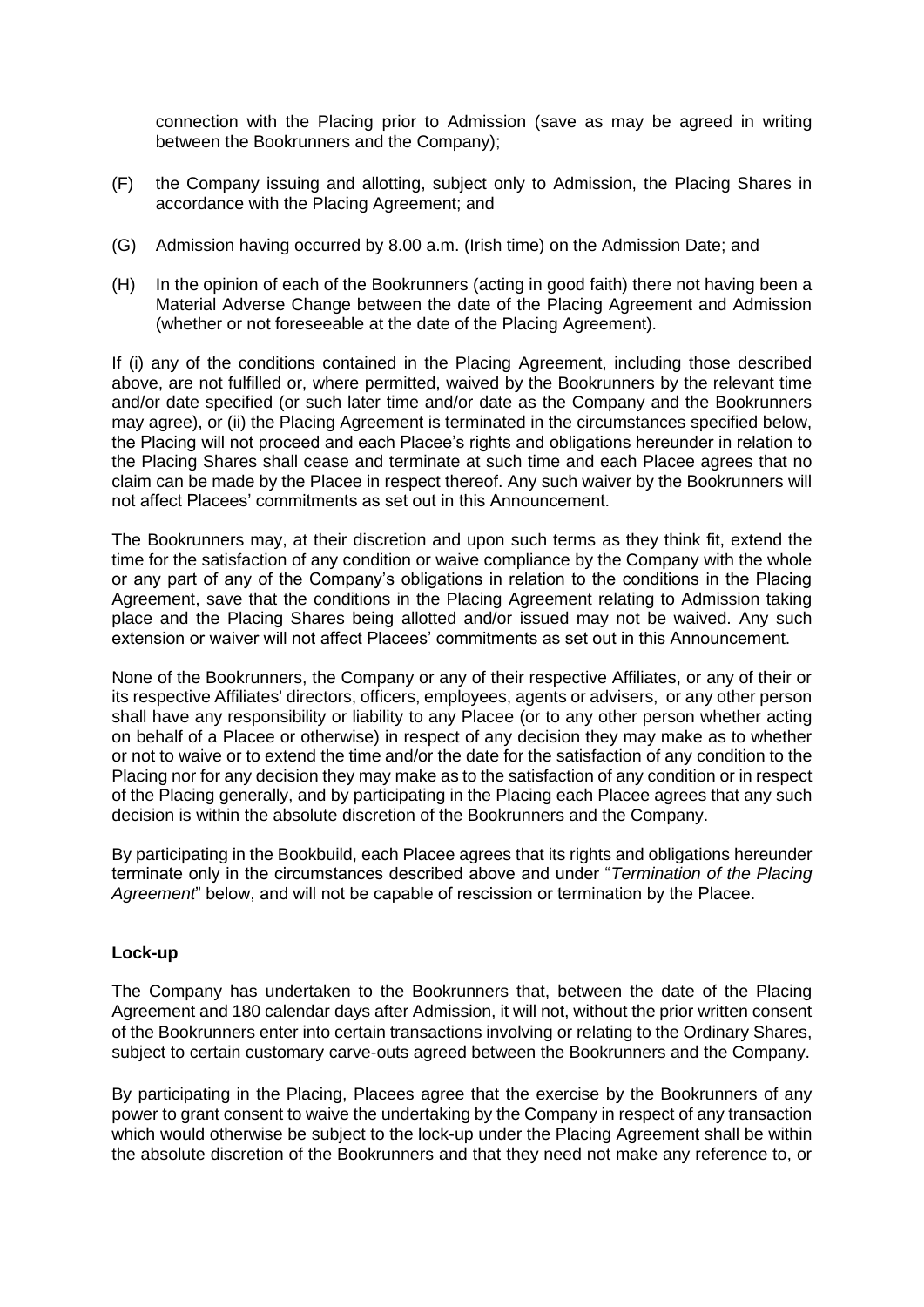consult with, Placees and that they shall have no liability to Placees whatsoever in connection with any such exercise of the power to grant consent.

# **Termination of the Placing Agreement**

Each of the Bookrunners are entitled at any time before Admission to terminate the Placing Agreement by giving notice to the Company, if, amongst other things:

- (i) any of the conditions to which the obligations of the Bookrunners are conditional under the Placing Agreement which fall to be satisfied on or before Admission have not been satisfied or waived by the date set out therein;
- (ii) any of the representations, warranties or undertakings contained in the Placing Agreement given by the Company is untrue, inaccurate or misleading in any respect or there has been a breach or an alleged breach by the Company of any of the undertakings in the Placing Agreement, which in each case the Bookrunners (acting in good faith) consider to be material in the context of the Placing or Admission;
- (ii) any statement contained in any Placing Document is or has become or has been discovered to be untrue, inaccurate or misleading, or any matter has arisen, which would, if a Placing Document was to be issued at that time constitute or omission therefrom, which in each case the Bookrunners (acting in good faith) consider to be material in the context of the Placing or Admission;
- (iii) in the opinion of either of the Bookrunners there has occurred or been disclosed through a Regulatory Information Service a Material Adverse Change (whether or not foreseeable at the date of the Placing Agreement);
- (iv) the occurrence, or in the opinion of either of the Bookrunners (acting in good faith), the likely occurrence, of a material adverse change in international financial markets, a suspension or limitation to trading in any securities of the Company or to trading generally on the New York Stock Exchange, the NASDAQ National Market, the London Stock Exchange or Euronext Dublin, a material disruption in commercial banking or securities settlement or clearance, a material change in taxation, the imposition of exchange controls, or the declaration of a banking moratorium, which, in the opinion of the Bookrunners (acting in good faith), makes it impracticable or inadvisable to proceed with the Placing; or
- (v) if the applications of the Company for Admission are withdrawn or refused by the London Stock Exchange or Euronext Dublin, or in the opinion of either of the Bookrunners will not be granted.

Upon such notice being given, the parties to the Placing Agreement shall be released and discharged (except for any liability arising before or in relation to such termination) from their respective obligations under, or pursuant to, the Placing Agreement, subject to certain exceptions.

By participating in the Placing, Placees agree that the exercise by the Bookrunners of any right of termination or other discretion under the Placing Agreement shall be within the absolute discretion of the Company or either of the Bookrunners or for agreement between the Company and the Bookrunners (as the case may be) and that neither the Company nor the Bookrunners need make any reference to, or consultation with, Placees and that neither they, nor any of their respective affiliates, agents, directors, officers or employees shall have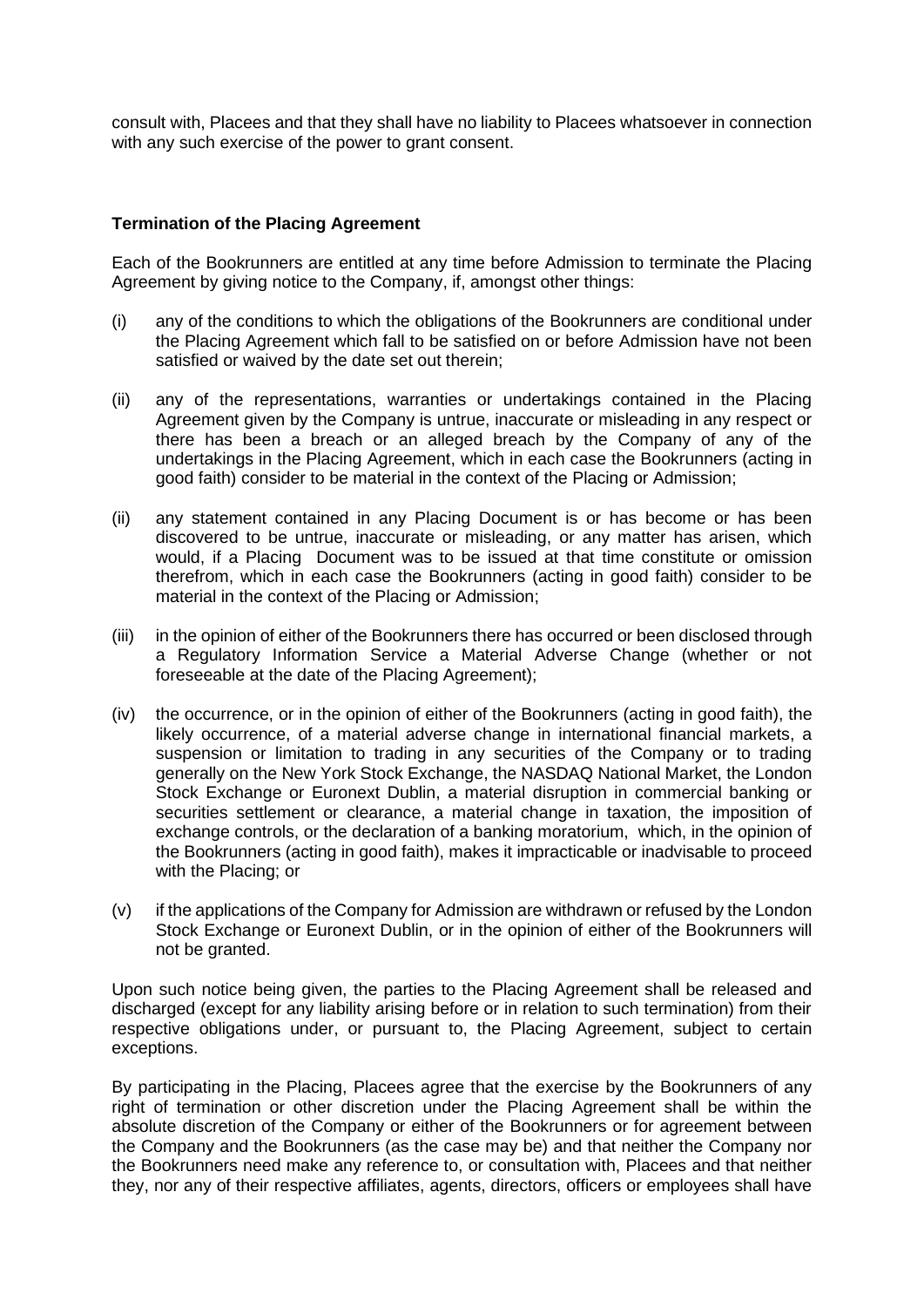any liability to Placees whatsoever in connection with any such exercise or failure so to exercise.

#### **No prospectus**

No offering document, prospectus or admission document has been or will be prepared or submitted to be approved by the Central Bank of Ireland (or any other competent authority) in relation to the Placing, and Placees' commitments will be made solely on the basis of publicly available information taken together with the information contained in this Announcement, including any Exchange Information previously published by or on behalf of the Company simultaneously with or prior to the date of this Announcement and subject to the further terms set forth in the contract note or electronic confirmation to be provided to individual prospective Placees.

Each Placee, by accepting a participation in the Placing, agrees that the content of this Announcement and the publicly available information released by or on behalf of the Company is exclusively the responsibility of the Company and confirms that it has neither received nor relied on any other information, representation, warranty, or statement made by or on behalf of the Company (other than publicly available information) or the Bookrunners or their respective Affiliates or any other person and neither the Bookrunners nor the Company nor any of their respective Affiliates nor any other person will be liable for any Placee's decision to participate in the Placing based on any other information, representation, warranty or statement which the Placees may have obtained or received (regardless of whether or not such information, representation, warranty or statement was given or made by or on behalf of any such persons). Each Placee acknowledges and agrees that it has relied on its own investigation of the business, financial or other position of the Company in accepting a participation in the Placing. Nothing in this paragraph shall exclude or limit the liability of any person for fraudulent misrepresentation by that person.

## **Registration and settlement**

Settlement of transactions in the Placing Shares (ISIN: IE00BWT6H894) following Admission will take place within the relevant system operated by Euroclear UK & Ireland Limited ("**CREST**"), using the delivery versus payment mechanism, subject to certain exceptions. The Company reserves the right to require settlement for and delivery of the Placing Shares (or a portion thereof) to Placees in certificated form if, in the Bookrunners' opinion, delivery or settlement is not possible or practicable within the CREST system within the timetable set out in this Announcement or would not be consistent with the regulatory requirements in the Placee's jurisdiction.

Following the close of the Bookbuild for the Placing, each Placee allocated Placing Shares in the Placing will be sent a contract note or electronic communication stating the number of Placing Shares to be allocated to it at the Placing Price and if relevant, the Euro Placing Price, the aggregate amount owed by such Placee to the Bookrunners and settlement instructions. It is expected that the contract note or electronic communication will be despatched on 29 May 2020 and that this will also be the trade date.

Each Placee agrees that it will do all things necessary to ensure that delivery and payment is completed in accordance with either the standing CREST or certificated settlement instructions that it has in place with the Bookrunners.

The Company will deliver the Placing Shares to a CREST account operated by Davy as agent for the Company and Davy will enter its delivery (DEL) instruction into the CREST system.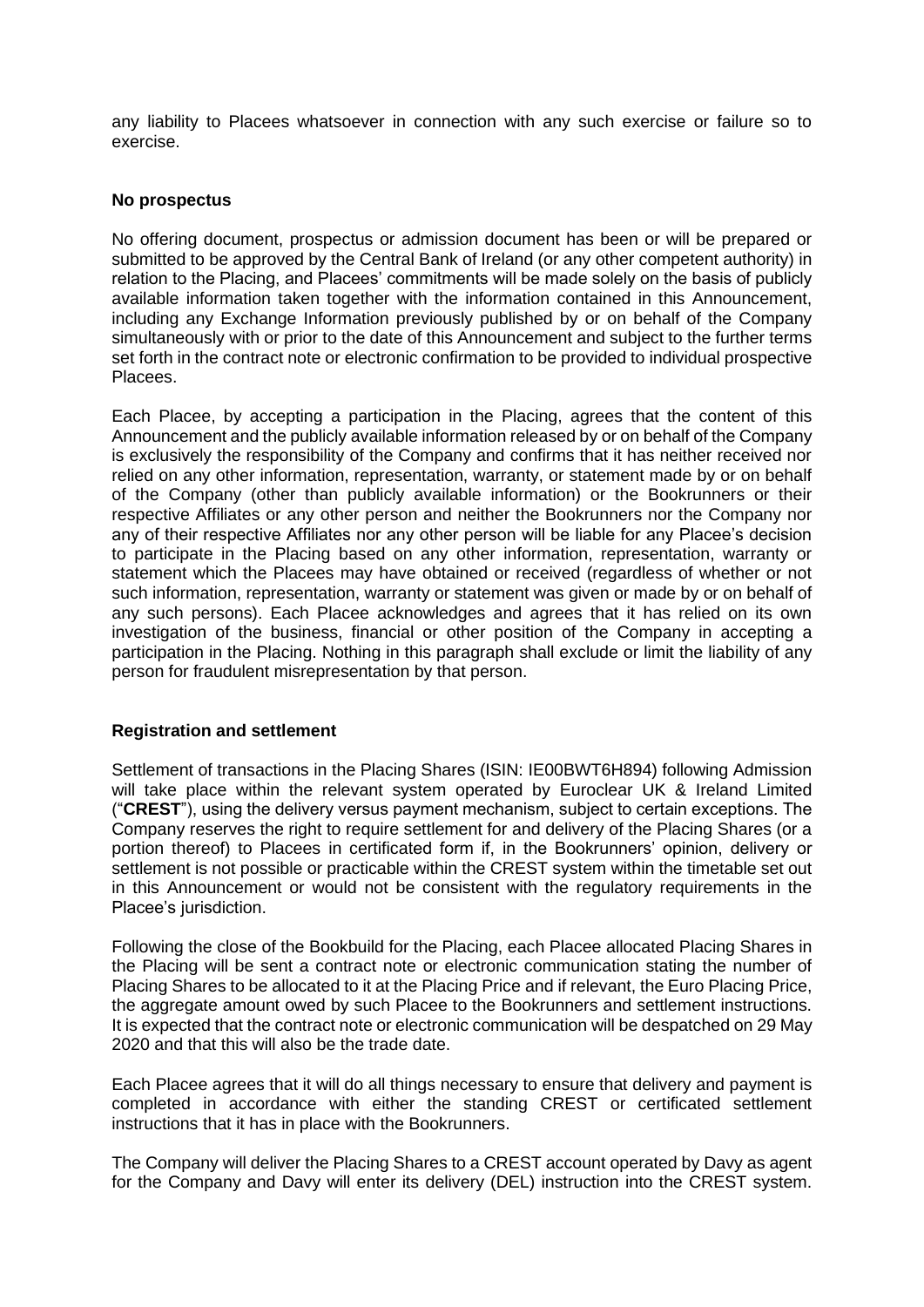Davy will hold any Placing Shares delivered to this account as nominee for the Placees. The input to CREST by a Placee of a matching or acceptance instruction will then allow delivery of the relevant Placing Shares to that Placee against payment.

It is expected that settlement will be on 2 June 2020 on a T + 2 basis in accordance with the instructions given to the Bookrunners.

Interest is chargeable daily on payments not received from Placees on the due date in accordance with the arrangements set out above at the rate of two percentage points above LIBOR as determined by the Bookrunners.

Each Placee agrees that, if it does not comply with these obligations, the Bookrunners may sell any or all of the Placing Shares allocated to that Placee on such Placee's behalf and retain from the proceeds, for the Company's account and benefit, an amount equal to the aggregate amount owed by the Placee plus any interest due. The relevant Placee will, however, remain liable for any shortfall below the aggregate amount owed by it and shall be required to bear any stamp duty, stamp duty reserve tax or other stamp, securities, transfer, registration, execution, documentary or other similar impost, duty or tax (together with any interest or penalties) which may arise upon the sale of such Placing Shares on such Placee's behalf.

If Placing Shares are to be delivered to a custodian or settlement agent, Placees should ensure that the contract note or electronic communication is copied and delivered immediately to the relevant person within that organisation. Insofar as Placing Shares are registered in a Placee's name or that of its nominee or in the name of any person for whom a Placee is contracting as agent or that of a nominee for such person, such Placing Shares should, subject to as provided below, be so registered free from any liability to UK or Irish stamp duty or UK stamp duty reserve tax. If there are any circumstances in which any other stamp duty or stamp duty reserve tax (together with interest and penalties) is payable in respect of the issue of the Placing Shares, neither the Bookrunners nor the Company shall be responsible for the payment thereof.

#### **Representations and warranties**

By participating in the Placing each Placee (and any person acting on such Placee's behalf) irrevocably acknowledges, confirms, undertakes, represents, warrants and agrees (as the case may be) with the Bookrunners (in their capacity as joint global coordinators, joint bookrunners and placing agents of the Company in respect of the Placing) and the Company, in each case as a fundamental term of its application for Placing Shares, the following:

- (a) it has read and understood this Announcement, including this Appendix, in its entirety and that its subscription for and purchase of Placing Shares is subject to and based upon all the terms, conditions, representations, warranties, indemnities, acknowledgements, agreements and undertakings and other information contained herein and undertakes not to redistribute or duplicate this Announcement and that it has not relied on, and will not rely on, any information given or any representations, warranties or statements made at any time by any person in connection with Admission, the Bookbuild, the Placing, the Company, the Placing Shares or otherwise;
- (b) that no offering document or prospectus or admission document has been or will be prepared in connection with the Placing or Admission or is required under the Prospectus Regulation and it has not received and will not receive a prospectus, admission document or other offering document in connection with the Bookbuild, the Placing, Admission or the Placing Shares;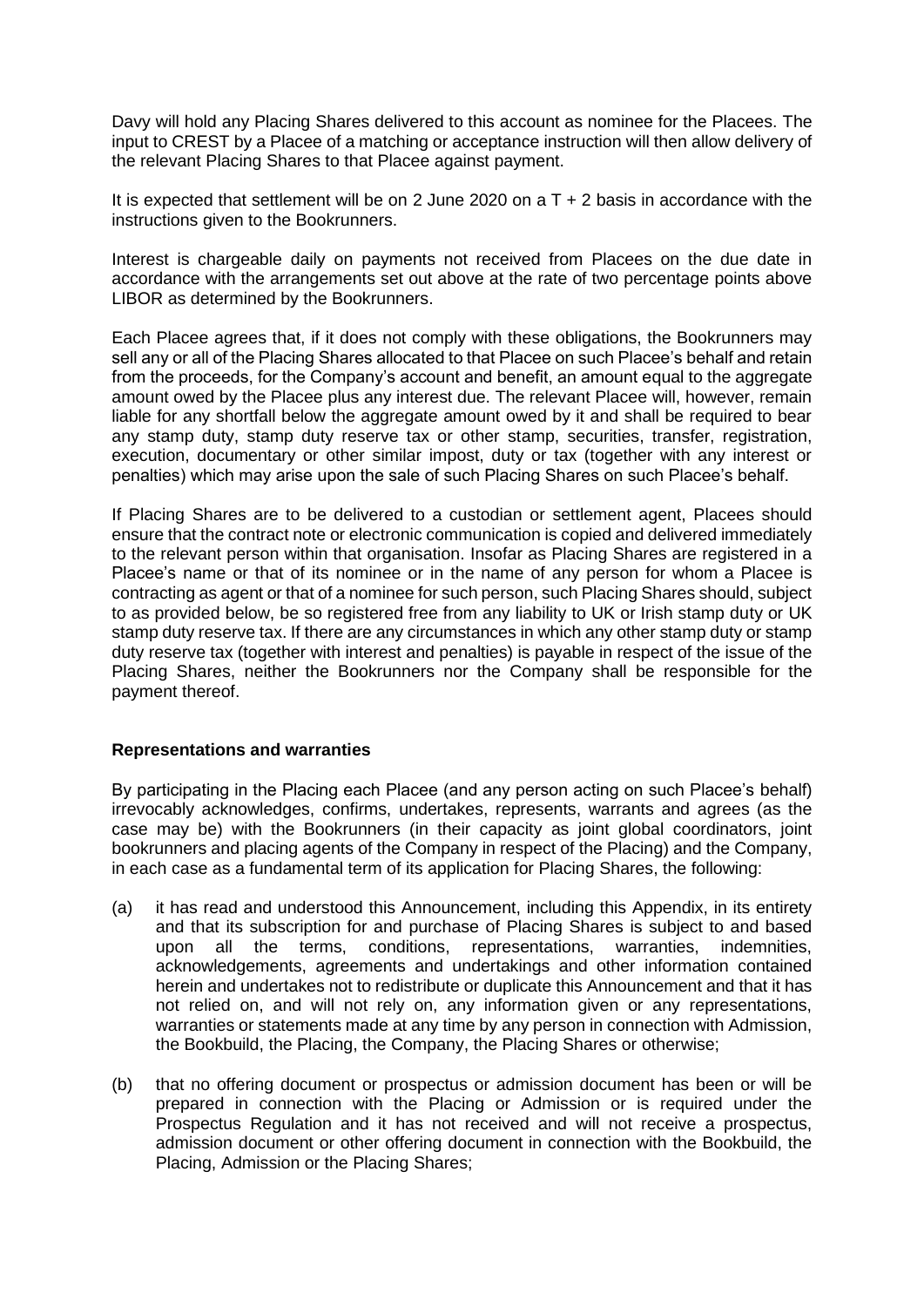- (c) that the Ordinary Shares are admitted to trading on the Main Market of the London Stock Exchange and the Euronext Dublin Market of Euronext Dublin, and that the Company is therefore required to publish certain business and financial information in accordance with applicable law, including the Market Abuse Regulation (Regulation (EU) No 596/2014) ("**MAR**"), the rules and practices of the London Stock Exchange, the FCA and/or Euronext Dublin, the Disclosure Guidance and Transparency Rules of the FCA and the Irish Transparency Regulations and Rules, the Prospectus Regulation and the Companies Act 2014 of Ireland (collectively, the "**Exchange Information**"), which includes a description of the nature of the Company's business and the Company's most recent balance sheet and profit and loss account, and similar statements for preceding financial years and that it has reviewed such Exchange Information and that it is able to obtain or access such Exchange Information;
- (d) that neither the Bookrunners nor the Company nor any of their respective Affiliates nor any person acting on behalf of any of them has provided, and none of them will provide, it with any material or information regarding the Placing Shares, the Bookbuild, the Placing or the Company or any other person other than this Announcement, nor has it requested any of the Bookrunners, the Company, or any of their respective Affiliates nor any person acting on behalf of any of them to provide it with any such material or information;
- (e) unless otherwise specifically agreed with the Bookrunners, that it is not, and at the time the Placing Shares are acquired, neither it nor the beneficial owner of the Placing Shares will be, a resident of a Restricted Territory or any other jurisdiction in which it would be unlawful to make or accept an offer to acquire the Placing Shares, and further acknowledges that the Placing Shares have not been and will not be registered or otherwise qualified, for offer and sale nor will an offering document, prospectus or admission document be cleared or approved in respect of any of the Placing Shares under the securities legislation of the United States or any other Restricted Territory and, subject to certain exceptions, may not be offered, sold, transferred, delivered or distributed, directly or indirectly, in or into those jurisdictions or in any country or jurisdiction where any such action for that purpose is required;
- (f) that the content of this Announcement is exclusively the responsibility of the Company and that neither the Bookrunners nor any of their respective Affiliates nor any person acting on their behalf has or shall have any responsibility or liability for any information, representation or statement contained in this Announcement or any information previously or subsequently published by or on behalf of the Company, including, without limitation, any Exchange Information, and will not be liable for any Placee's decision to participate in the Placing based on any information, representation or statement contained in this Announcement or any information previously published by or on behalf of the Company or otherwise. Each Placee further represents, warrants and agrees that the only information on which it is entitled to rely and on which such Placee has relied in committing itself to subscribe for the Placing Shares is contained in this Announcement and any Exchange Information, such information being all that it deems necessary to make an investment decision in respect of the Placing Shares, and that it has neither received nor relied on any other information given or investigations, representations, warranties or statements made by the Bookrunners or the Company or any of their respective Affiliates, directors, officers, employees, agents or advisors and neither the Bookrunners nor the Company or any of their respective Affiliates, directors, officers, employees, agents, advisors will be liable for any Placee's decision to accept an invitation to participate in the Placing based on any other information, representation, warranty or statement. Each Placee further acknowledges and agrees that it has relied on its own investigation of the business, financial or other position of the Company in deciding to participate in the Placing and that neither the Bookrunners nor any of their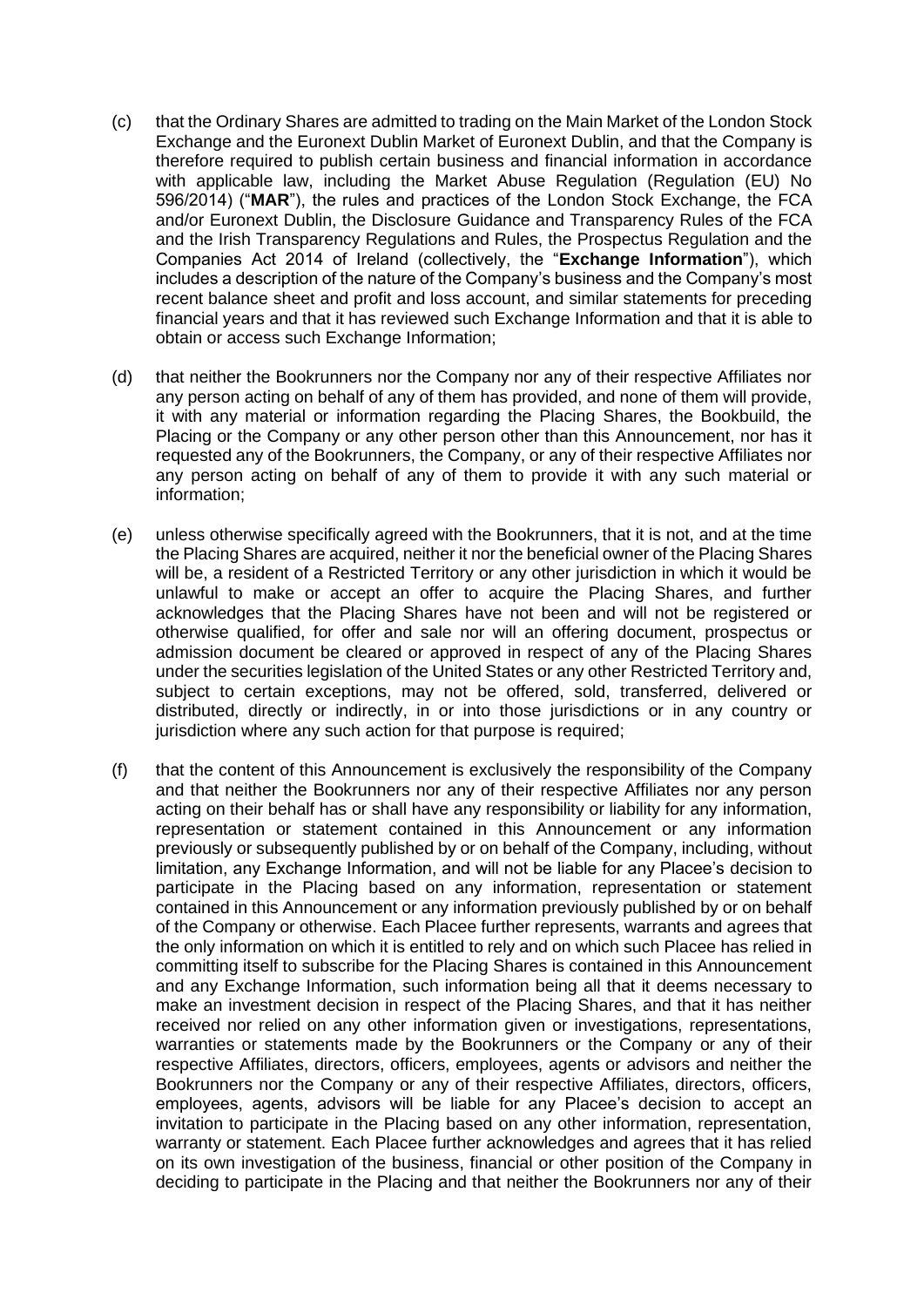respective Affiliates, directors, officers, employees, agents or advisors have made any representations to it, express or implied, with respect to the Company, the Bookbuild, the Placing and the Placing Shares or the accuracy, completeness or adequacy of the Exchange Information, and each of them expressly disclaims any liability in respect thereof. Nothing in this paragraph or otherwise in this Announcement excludes the liability of any person for fraudulent misrepresentation made by that person;

- (g) that it has not relied on any information relating to the Company contained in any research reports prepared by the Bookrunners, any of their respective Affiliates or any person acting on the Bookrunners' or any of their respective Affiliates' behalf and understands that (i) neither the Bookrunners, nor any of their respective Affiliates nor any person acting on their behalf has or shall have any liability for public information or any representation; (ii) neither the Bookrunners, nor any of their respective Affiliates nor any person acting on their behalf has or shall have any liability for any additional information that has otherwise been made available to such Placee, whether at the date of publication, the date of this document or otherwise; and that (iii) neither the Bookrunners, nor any of their respective Affiliates nor any person acting on their behalf makes any representation or warranty, express or implied, as to the truth, accuracy or completeness of such information, whether at the date of publication, the date of this Announcement or otherwise;
- (h) that the allocation, allotment, issue and delivery to it, or the person specified by it for registration as holder, of Placing Shares will not give rise to a liability under any of sections 67, 70, 93 or 96 of the Finance Act 1986 (depositary receipts and clearance services) and that it is not participating in the Placing as nominee or agent for any person to whom the allocation, allotment, issue or delivery of the Placing Shares would give rise to such a liability and that the Placing Shares are not being acquired in connection with arrangements to issue depositary receipts or to issue or transfer Placing Shares into a clearance service;
- (i) acknowledges that no action has been or will be taken by the Company, the Bookrunners or any person acting on behalf of the Company or the Bookrunners that would, or is intended to, permit a public offer of the Placing Shares in any country or jurisdiction where any action for that purpose is required;
- (j) that it and any person acting on its behalf is entitled to acquire the Placing Shares under the laws of all relevant jurisdictions which apply to it and that it has fully observed such laws and obtained all such governmental, regulatory and other guarantees, permits, authorisations, approvals and consents which may be required thereunder and complied with all necessary formalities and that it has not taken any action or omitted to take any action which will or may result in the Bookrunners, the Company or any of their respective Affiliates acting in breach of the legal or regulatory requirements of any jurisdiction in connection with the Placing;
- (k) that it (and any person acting on its behalf) has all necessary capacity and has obtained all necessary consents and authorities to enable it to commit to its participation in the Placing and to perform its obligations in relation thereto (including, without limitation, in the case of any person on whose behalf it is acting, all necessary consents and authorities to agree to the terms set out or referred to in this Announcement) and will honour such obligations;
- (l) that it has complied with its obligations under the Criminal Justice Act 1993 of the United Kingdom, MAR, section 118 of the Financial Services and Markets Act 2000 of the United Kingdom (as amended) (the "**FSMA**"), the European Union (Market Abuse)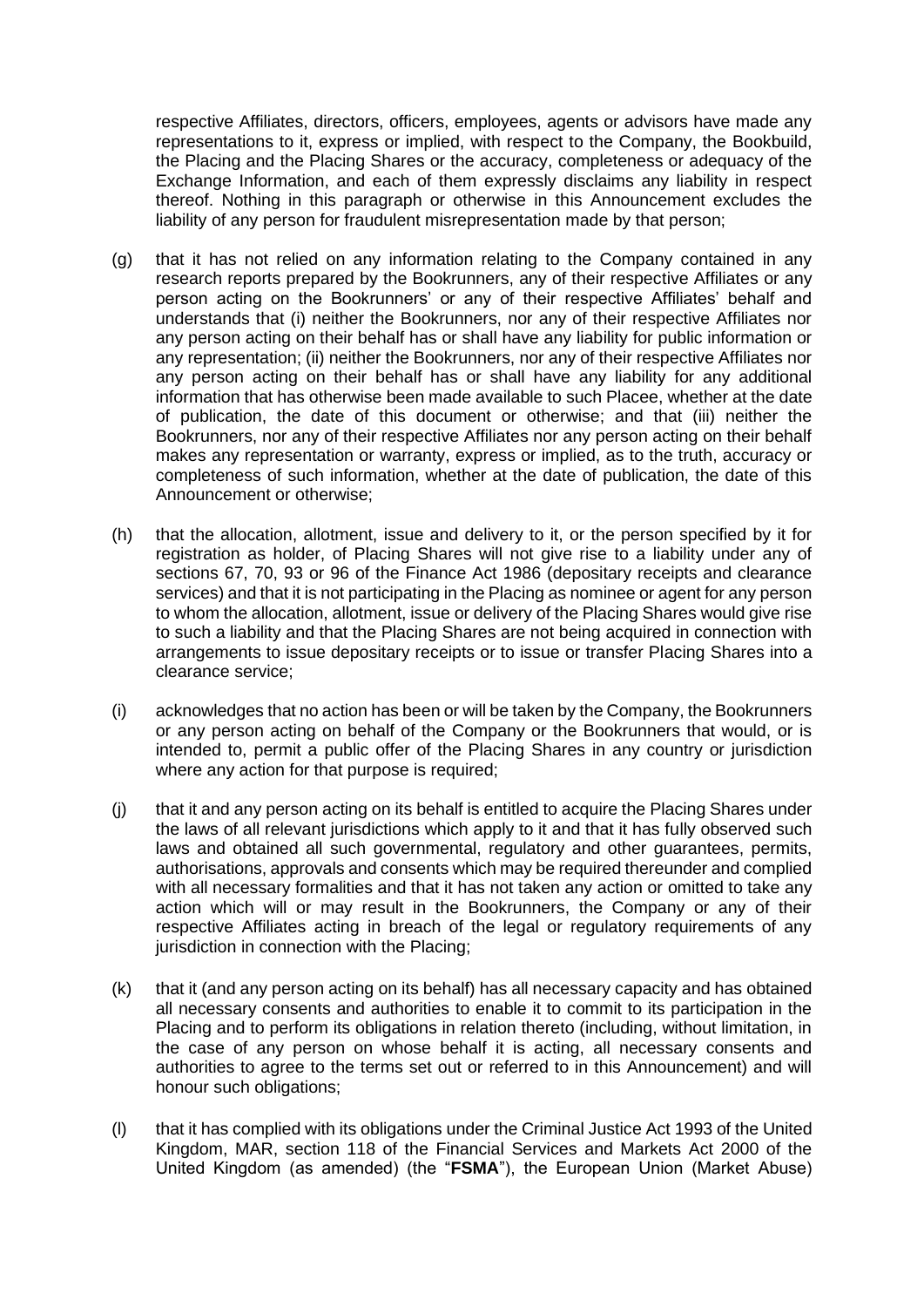Regulations 2016 (S.I. No. 349 of 2016) of Ireland, the Investment Funds, Companies and Miscellaneous Provisions Act 2005 of Ireland (as amended) and the Rules issued by the Central Bank of Ireland under Section 1370(2) of the Companies Act 2014 of Ireland, and in connection with money laundering and terrorist financing under Criminal Justice (Money Laundering and Terrorist Financing) Acts 2010 and 2013 of Ireland, the Proceeds of Crime Act 2002 of the United Kingdom (as amended), the Terrorism Act 2000 of the United Kingdom, the Anti-Terrorism Crime and Security Act 2001 of the United Kingdom, the Terrorism Act 2006 of the United Kingdom, the Money Laundering, Terrorist Financing and Transfer of Funds (Information on the Payer) Regulations 2017 of the United Kingdom (the "**Regulations**") and the Money Laundering Sourcebook of the FCA and, if making payment on behalf of a third party, that satisfactory evidence has been obtained and recorded by it to verify the identity of the third party as required by the Regulations. If within a reasonable time after a request for verification of identity, the Bookrunners have not received such satisfactory evidence, the Bookrunners may, in their absolute discretion, terminate the Placee's participation in the Placing in which event all funds delivered by the Placee to the Bookrunners will be returned without interest to the account of the drawee bank or CREST account from which they were originally debited;

- (m) that it is acting as principal only in respect of the Placing or, if it is acting for any other person: (i) it is duly authorised to do so and has full power to make, and does make, the acknowledgments, representations and agreements herein on behalf of each such person; and (ii) it is and will remain liable to the Bookrunners and the Company for the performance of all its obligations as a Placee in respect of the Placing (regardless of the fact that it is acting for another person);
- (n) if in a Member State of the EEA, that it is a "Qualified Investor" within the meaning of Article 2(e) of the Prospectus Regulation and that it is either (i) acquiring the Placing Shares for its own account, or (ii) acting as a financial intermediary to which paragraph (s) below applies;
- (o) if in the United Kingdom, that it is a Qualified Investor (i) having professional experience in matters relating to investments who falls within the definition of "investment professional" in Article 19(5) of the Financial Services and Markets Act 2000 (Financial Promotion) Order 2005 of the United Kingdom (the "**Order**"), (ii) who falls within Article 49(2)(a) to (d) ("High Net Worth Companies, Unincorporated Associations, etc") of the Order or (iii) to whom this Announcement may otherwise lawfully be communicated and, in each case, it undertakes that it will acquire, hold, manage and (if applicable) dispose of any Placing Shares that are allocated to it for the purposes of its business only;
- (p) that it will not distribute, transfer or otherwise transmit this Announcement or any part of it, or any other presentation or other materials concerning the Placing, in or into the United States (including electronic copies thereof) to any person, and it has not distributed, forwarded, transferred or otherwise transmitted any such materials to any person;
- (q) where it is acquiring the Placing Shares for one or more managed accounts, it represents, warrants and undertakes that it is authorised in writing by each managed account to acquire the Placing Shares for each managed account and it has full power to make the acknowledgements, representations and agreements herein on behalf of each such account;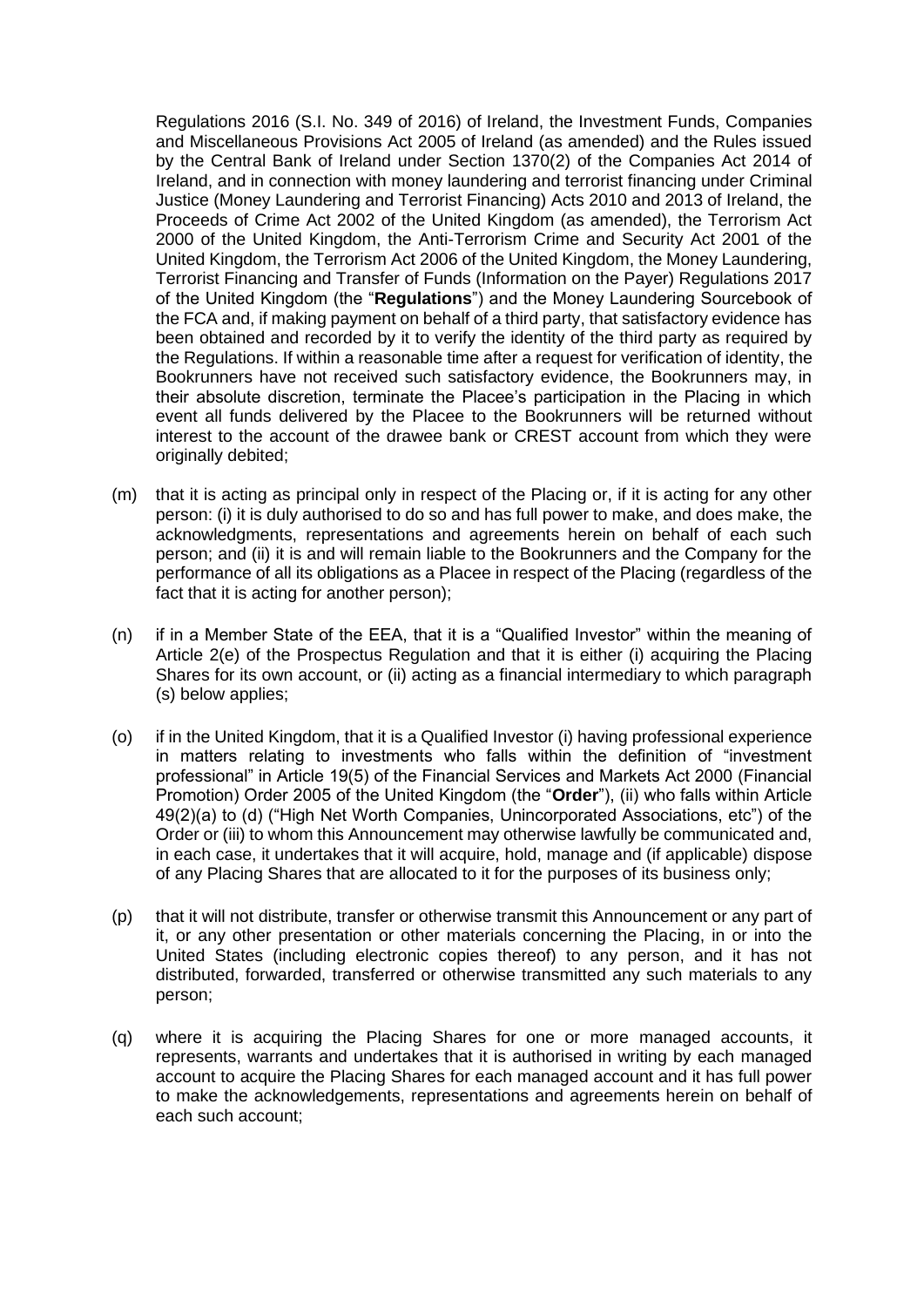- (r) that if it is a pension fund or investment company, it represents, warrants and undertakes that its acquisition of Placing Shares is in full compliance with applicable laws and regulations;
- (s) if it is acting as a financial intermediary, as that term is used in Article 2(d) of the Prospectus Regulation, that the Placing Shares subscribed for by it in the Placing will not be subscribed for on a non-discretionary basis on behalf of, nor will they be subscribed for with a view to their offer or resale to, persons in a Member State of the EEA other than Qualified Investors, or in circumstances in which the prior consent of the Bookrunners has been given to the proposed offer or resale;
- (t) that it has not offered or sold and, prior to the expiry of a period of six months from Admission, will not offer or sell any Placing Shares to persons in the United Kingdom, except to Relevant Persons or otherwise in circumstances which have not resulted and which will not result in an offer to the public in the United Kingdom within the meaning of section 85(1) of the FSMA;
- (u) that any offer of Placing Shares may only be directed at persons in Member States of the EEA who are Qualified Investors and represents, warrants and undertakes that it has not offered or sold and will not offer or sell any Placing Shares to persons in the EEA except to Qualified Investors or otherwise in circumstances which have not resulted in and which will not result in an offer to the public in any Member State of the EEA within the meaning of the Prospectus Regulation or in any other circumstances which would result in any requirement for the publication of a prospectus under the Prospectus Regulation;
- (v) that it has only communicated or caused to be communicated and will only communicate or cause to be communicated any invitation or inducement to engage in investment activity (within the meaning of section 21 of the FSMA) relating to the Placing Shares in circumstances in which section 21(1) of the FSMA does not require approval of the communication by an authorised person;
- (w) that it has complied and will comply with all applicable laws (including all relevant provisions of the FSMA) with respect to anything done by it in relation to the Placing Shares in respect of anything done in, from or otherwise involving, the United Kingdom;
- (x) if it has received any "inside information" (as defined in MAR) about the Company in advance of the Placing, it has not: (i) dealt in the securities of the Company; (ii) encouraged or required another person to deal in the securities of the Company; or (iii) disclosed such information to any person except as permitted by MAR, prior to the information being made publicly available;
- (y) that (i) it (and any person acting on its behalf) has capacity and authority and is otherwise entitled to subscribe for and purchase the Placing Shares under the laws of all relevant jurisdictions which apply to it; (ii) it has paid any issue, transfer or other taxes due in connection with its participation in any territory; (iii) it has not taken any action which will or may result in the Company, the Bookrunners, any of their respective Affiliates or any person acting on their behalf being in breach of the legal and/or regulatory requirements and/or any anti money laundering requirements of any territory in connection with the Placing and (iv) that the subscription for and purchase of the Placing Shares by it or any person acting on its behalf will be in compliance with applicable laws and regulations in the jurisdiction of its residence, the residence of the Company, or otherwise;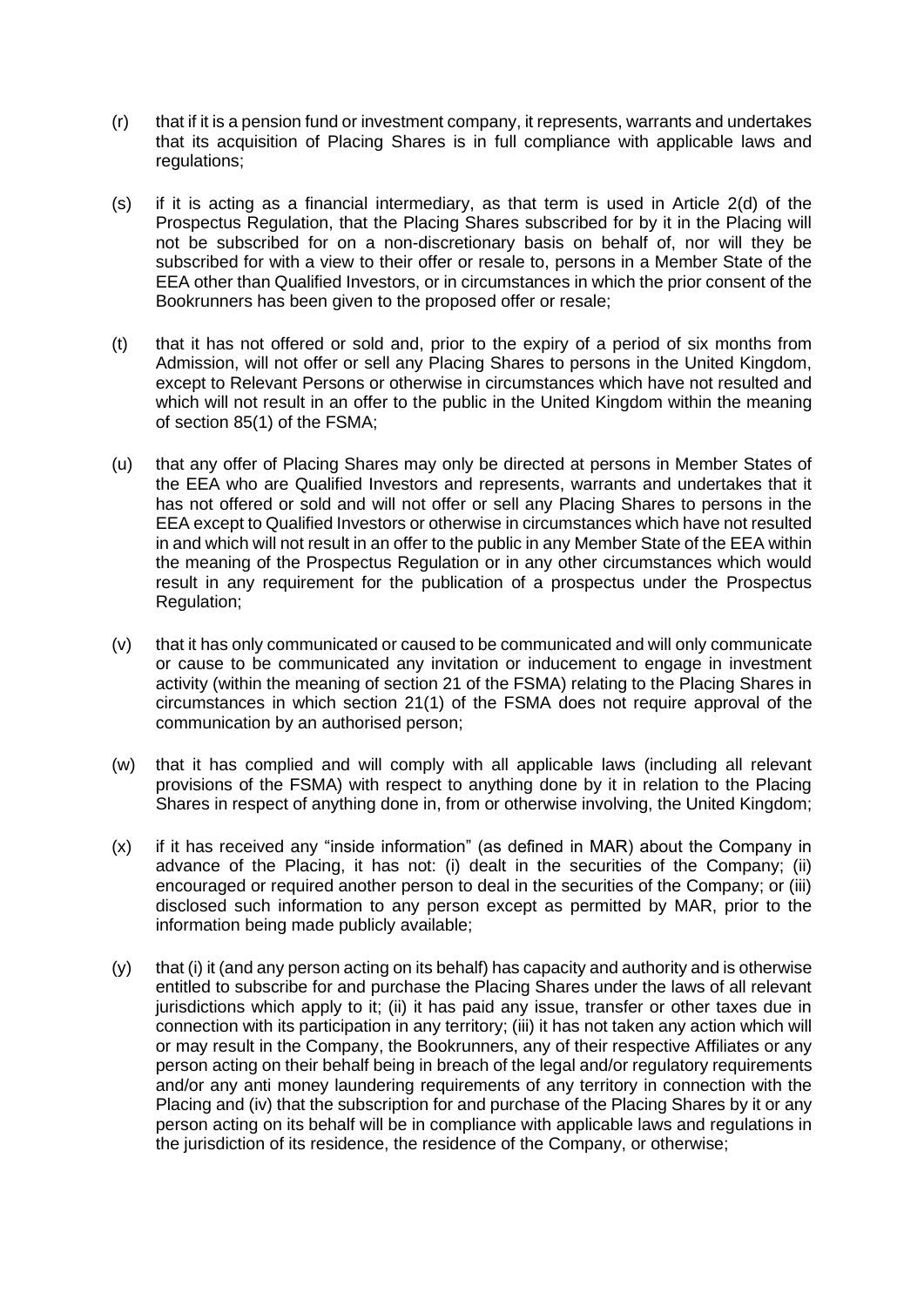- (z) that it (and any person acting on its behalf) will make payment for the Placing Shares allocated to it in accordance with this Announcement on the due time and date set out herein against delivery of such Placing Shares to it, failing which the relevant Placing Shares may be placed with other Placees or sold as the Bookrunners may in their absolute discretion determine and without liability to such Placee. It will, however, remain liable for any shortfall below the net proceeds of such sale and the placing proceeds of such Placing Shares and may be required to bear any stamp duty or stamp duty reserve tax (together with any interest or penalties) due pursuant to the terms set out or referred to in this Announcement which may arise upon the sale of such Placee's Placing Shares on its behalf;
- (aa) that its allocation (if any) of Placing Shares will represent a maximum number of Placing Shares to which it will be entitled, and required, to subscribe for, and that the Bookrunners or the Company may call upon it to subscribe for a lower number of Placing Shares (if any), but in no event in aggregate more than the aforementioned maximum;
- (bb) that neither the Bookrunners nor any of their respective Affiliates nor any person acting on their behalf, is making any recommendations to it, or advising it regarding the suitability or merits of any transactions it may enter into in connection with the Placing and that participation in the Placing is on the basis that it is not and will not be a client of the Bookrunners and that the Bookrunners do not have any duties or responsibilities to it for providing the protections afforded to their respective clients or customers or for providing advice in relation to the Placing nor in respect of any representations, warranties, undertakings or indemnities contained in the Placing Agreement nor for the exercise or performance of any of the Bookrunners' rights and obligations thereunder including any rights to waive or vary any conditions or exercise any termination right;
- (cc) that the person whom it specifies for registration as holder of the Placing Shares will be (i) itself or (ii) its nominee, as the case may be. Neither the Bookrunners nor the Company will be responsible for any liability to stamp duty or stamp duty reserve tax or other similar duties or taxes (together with any interest or penalties) resulting from a failure to observe this requirement. Each Placee and any person acting on behalf of such Placee agrees to indemnify each of the Bookrunners, the Company and any of their respective Affiliates in respect of the same on an after-tax basis on the basis that the Placing Shares will be allotted to the CREST stock account of Davy who will hold them as nominee on behalf of such Placee until settlement in accordance with its standing settlement instructions;
- (dd) that these Terms and Conditions and any agreements entered into by it pursuant to these Terms and Conditions, and any non-contractual obligations arising out of or in connection with such agreements, shall be governed by and construed in accordance with the laws of Ireland and it submits (on behalf of itself and on behalf of any person on whose behalf it is acting) to the exclusive jurisdiction of the Irish courts as regards any claim, dispute or matter arising out of any such contract, except that enforcement proceedings in respect of the obligation to make payment for the Placing Shares (together with any interest chargeable thereon) may be taken by the Bookrunners or the Company in any jurisdiction in which the relevant Placee is incorporated or in which any of its securities have a quotation on a recognised stock exchange;
- (ee) that each of the Bookrunners, the Company and their respective Affiliates and others will rely upon the truth and accuracy of the representations, warranties, agreements, undertakings and acknowledgements set forth herein and which are given to each of the Bookrunners on their own behalf and on behalf of the Company and are irrevocable and it irrevocably authorises each of the Bookrunners and the Company to produce this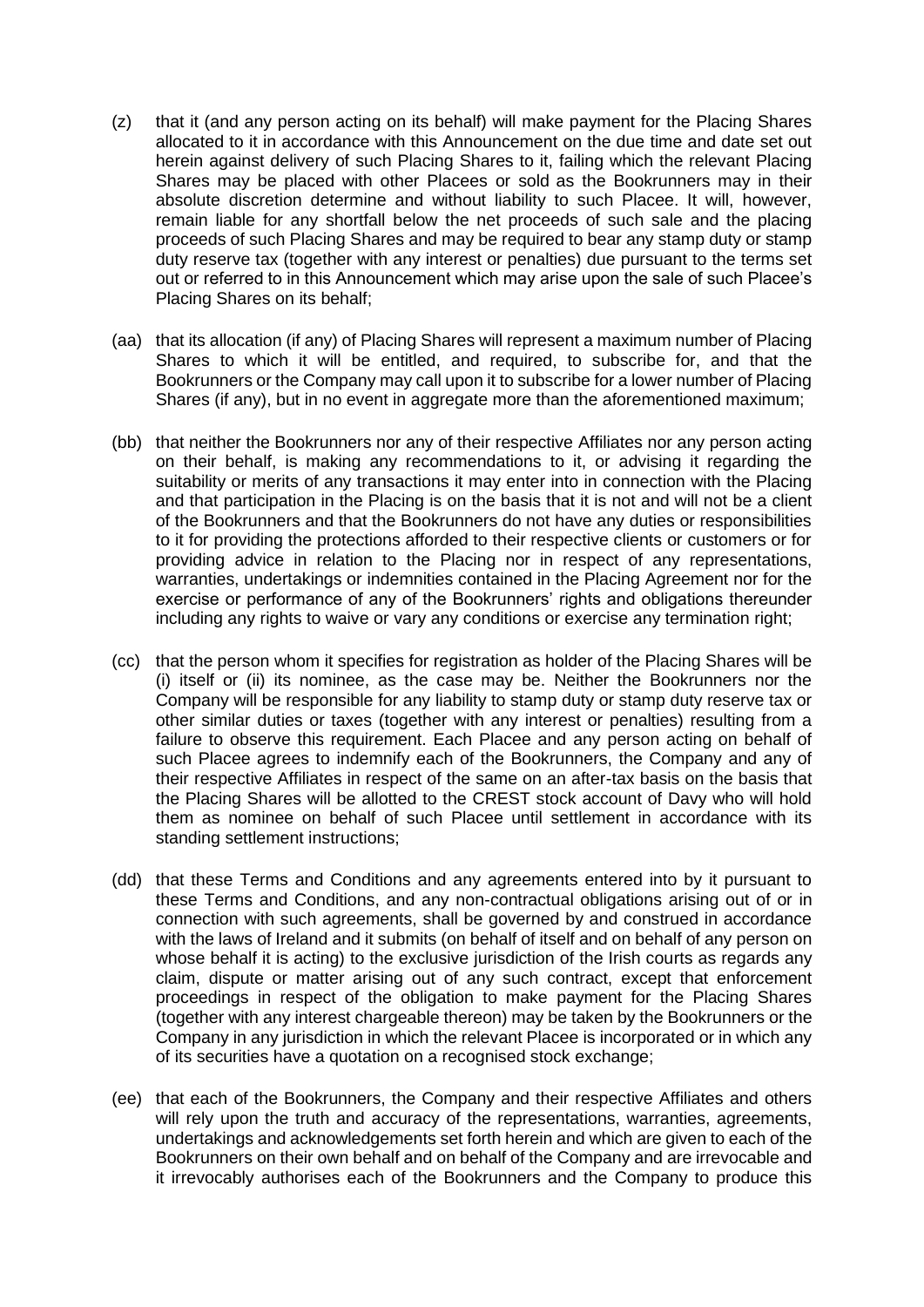Announcement, pursuant to, in connection with, or as may be required by any applicable law or regulation, administrative or legal proceeding or official inquiry with respect to the matters set forth herein;

- (ff) that it will indemnify on an after-tax basis and hold each of the Bookrunners, the Company and their respective Affiliates and any person acting on their behalf harmless from any and all costs, claims, liabilities and expenses (including legal fees and expenses) arising out of, directly or indirectly, or in connection with any breach of the representations, warranties, acknowledgements, agreements and undertakings in this Appendix and further agrees that the provisions of this Appendix shall survive after completion of the Placing;
- (gg) acknowledges that it irrevocably appoints any director of any of the Bookrunners as its agent for the purposes of executing and delivering to the Company and/or its registrars any documents on its behalf necessary to enable it to be registered as the holder of any of the Placing Shares agreed to be taken up by it under the Placing;
- (hh) that it acknowledges that its commitment to subscribe for Placing Shares on the terms set out herein and in the contract note or electronic communication will continue notwithstanding any amendment that may in future be made to the Terms and Conditions of the Placing and that Placees will have no right to be consulted or require that their consent be obtained with respect to the Company's or the Bookrunners' conduct of the Placing;
- (ii) that in making any decision to subscribe for the Placing Shares (i) it has sufficient knowledge, sophistication and experience in financial, business and international investment matters as is required to evaluate the merits and risks of subscribing for or purchasing the Placing Shares, (ii) it is experienced in investing in securities of this nature in this sector and is aware that it may be required to bear, and is able to bear, the economic risk of participating in, and is able to sustain a complete loss in connection with, the Placing, (iii) it has relied on its own examination, due diligence and analysis of the Company and its Affiliates taken as a whole, including the markets in which the Group operates, and the terms of the Placing, including the merits and risks involved and not upon any view expressed or information provided by or on behalf of the Bookrunners, (iv) it has had sufficient time to consider and conduct its own investigation with respect to the offer and purchase of the Placing Shares, including the legal, regulatory, tax, business, currency and other economic and financial considerations relevant to such investment, and (v) it will not look to the Company, the Bookrunners, any of their respective Affiliates or any person acting on their behalf for all or part of any such loss or losses it or they may suffer;
- (jj) acknowledges and agrees that the Bookrunners do not owe any fiduciary or other duties to it or any Placee in respect of any representations, warranties, undertakings or indemnities in the Placing Agreement;
- (kk) understands and agrees that it may not rely on any investigation that the Bookrunners or any person acting on its behalf may or may not have conducted with respect to the Company and its Affiliates or the Placing and the Bookrunners have not made any representation or warranty to it, express or implied, with respect to the merits of the Placing, the subscription for or purchase of the Placing Shares, or as to the condition, financial or otherwise, of the Company and its Affiliates, or as to any other matter relating thereto, and nothing herein shall be construed as a recommendation to it to subscribe for the Placing Shares;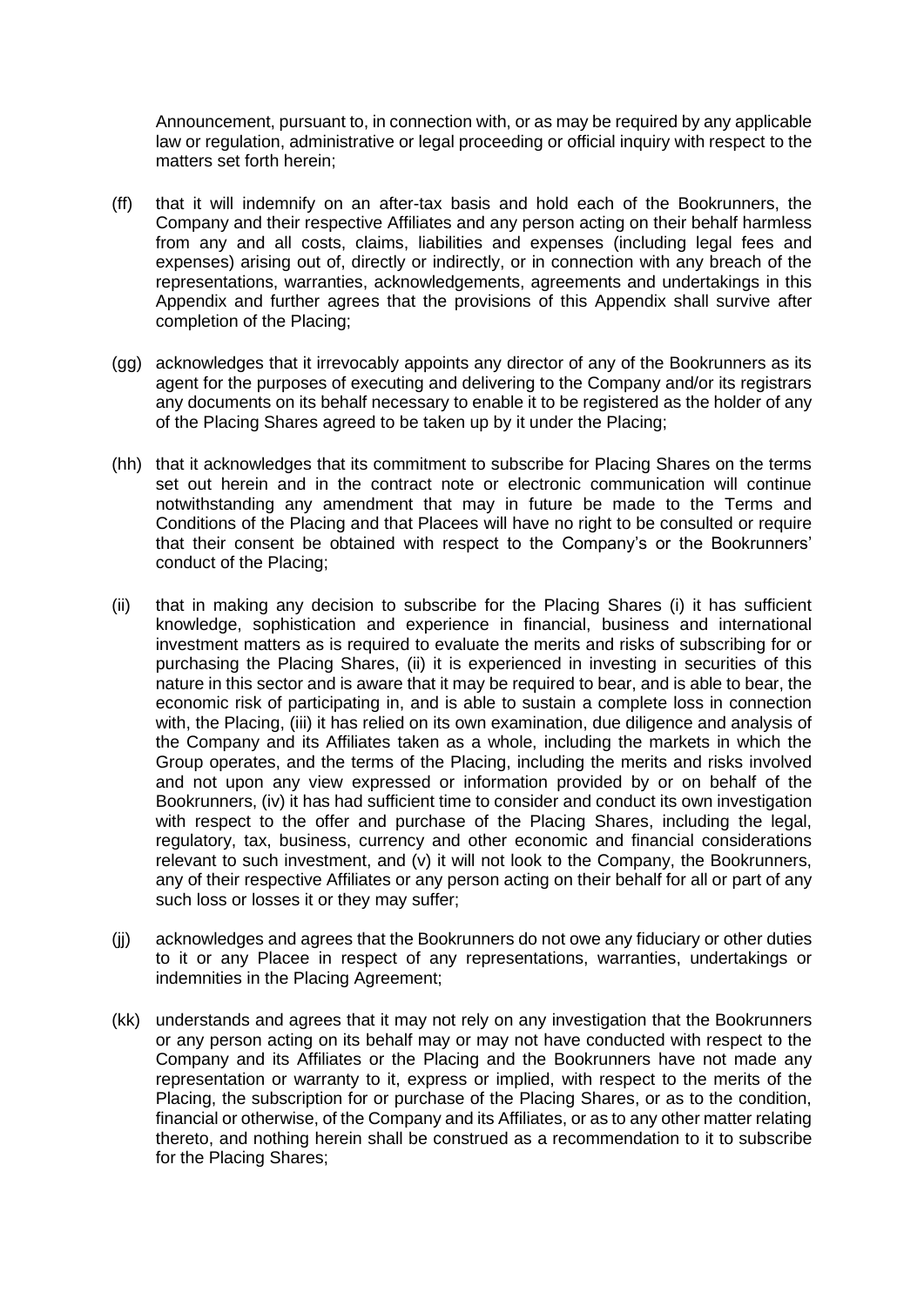- (ll) acknowledges and agrees that it will not hold the Bookrunners or any of their respective Affiliates or any person acting on their behalf responsible or liable for any misstatements in or omission from any publicly available information relating to the Group or information made available (whether in written or oral form) relating to the Group (the "**Information**") and that neither the Bookrunners nor any person acting on behalf of the Bookrunners, makes any representation or warranty, express or implied, as to the truth, accuracy or completeness of such Information or accepts any responsibility for any of such Information;
- (mm) that in connection with the Placing, the Bookrunners and any of their respective Affiliates acting as an investor for its own account may take up shares in the Company and in that capacity may retain, purchase or sell for its own account such shares in the Company and any securities of the Company or related investments and may offer or sell such securities or other investments otherwise than in connection with the Placing. Accordingly, references in this Announcement to shares being issued, offered or placed should be read as including any issue, offering or placement of such shares in the Company to the Bookrunners and any of their respective Affiliates acting in such capacity. In addition the Bookrunners may enter into financing arrangements and swaps with investors in connection with which the Bookrunners may from time to time acquire, hold or dispose of such securities of the Company, including the Placing Shares. Neither the Bookrunners nor any of their respective Affiliates intend to disclose the extent of any such investment or transactions otherwise than in accordance with any legal or regulatory obligation to do so;
- (nn) acknowledges that (i) the Placing Shares have not been and will not be registered or otherwise qualified under the Securities Act or under the securities laws of any state or other jurisdiction of the United States, nor approved or disapproved by the US Securities and Exchange Commission, any state securities commission in the United States or any other United States regulatory authority; (ii) the Placing Shares are being offered and sold (a) in the United States to a limited number of QIBs in accordance with Rule 144A or pursuant to an exemption from the registration requirements of the Securities Act in a transaction not involving any "public offering", (b) outside the United States in reliance on Regulation S, or (c) pursuant to another transaction exempt from or not subject to the registration requirements of the Securities Act and (iii) the Placing Shares may not be reoffered, resold, pledged or otherwise transferred except in transactions not requiring registration under the Securities Act;
- (oo) represents and warrants that, unless it is a QIB in the United States to whom the Placing Shares will be offered on a private placement basis, (a) each of it and each beneficial owner of the Placing Shares for whom it is acting is and at the time the Placing Shares are acquired will be, located outside the United States and is and will be acquiring the Placing Shares in an "offshore transaction" as defined in, and in accordance with, Regulation S and (b) it will not offer or sell, directly or indirectly, any of the Placing Shares except in an "offshore transaction" in accordance with Regulation S or in the United States pursuant to an exemption from, or in a transaction not subject to, the registration requirements of the Securities Act; and
- (pp) that it is not acquiring any of the Placing Shares as a result of any form of general solicitation or general advertising (within the meaning of Rule 502(c) of Regulation D under the Securities Act) or it is located outside the United States and it is not acquiring any of the Placing Shares as a result of any form of directed selling efforts (as defined in Regulation S).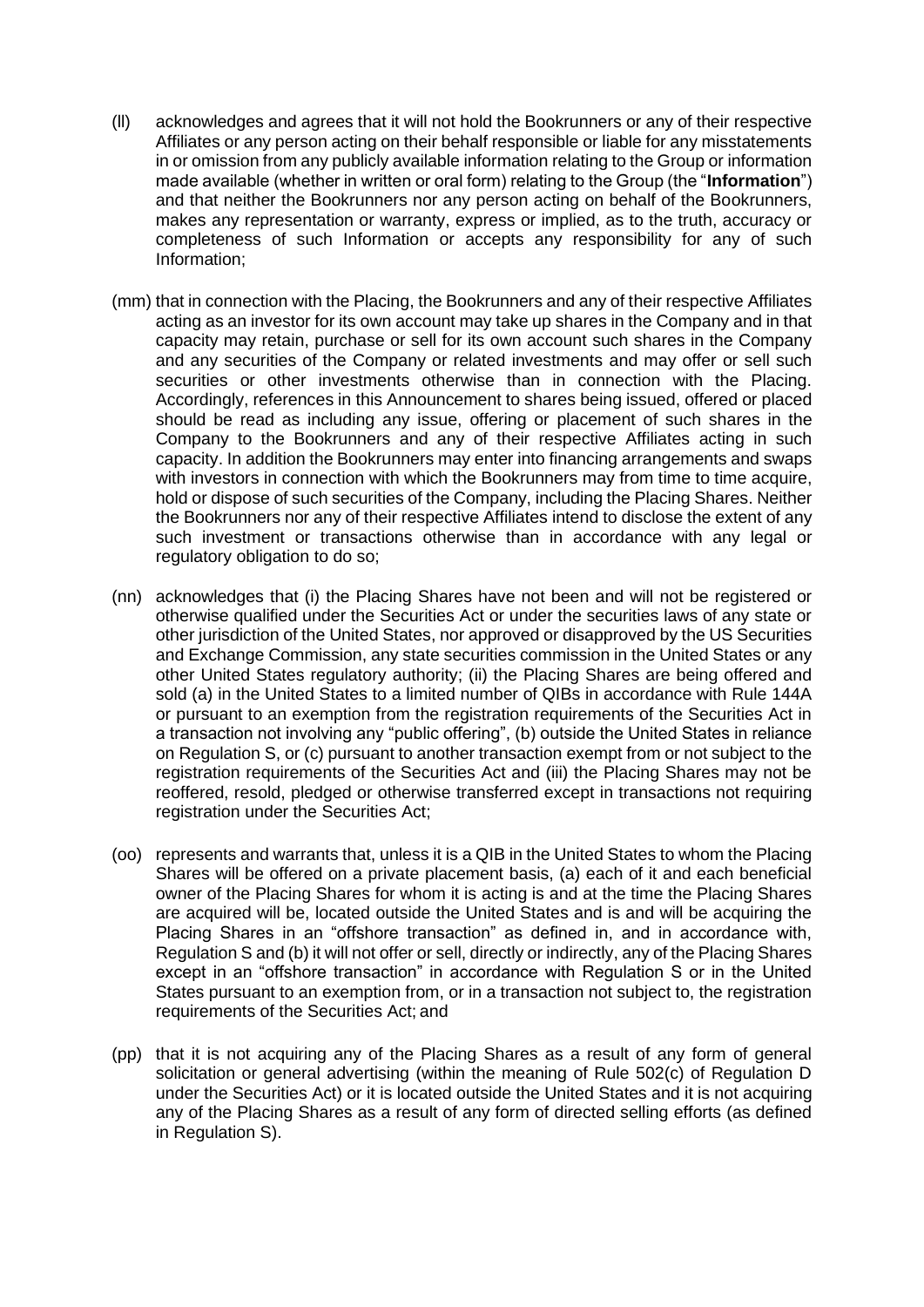The foregoing acknowledgements, agreements, undertakings, representations, warranties and confirmations are given for the benefit of the Company as well as each of the Bookrunners (for their own benefit and, where relevant, the benefit of their respective Affiliates and any person acting on their behalf) and are irrevocable. Each Placee, and any person acting on behalf of a Placee, acknowledges that the Bookrunners do not owe any fiduciary or other duties to any Placee in respect of any representations, warranties, undertakings or indemnities in the Placing Agreement.

Please also note that the agreement to allot and issue Placing Shares to Placees (or the persons for whom Placees are contracting as agent) free of stamp duty and stamp duty reserve tax in the UK relates only to their allotment and issue to Placees, or such persons as they nominate as their agents, direct from the Company for the Placing Shares in question.

Such agreement also assumes, and is based on a warranty from each Placee, that the Placing Shares are not being acquired in connection with arrangements to issue depositary receipts or to issue or transfer the Placing Shares into a clearance service. Neither the Bookrunners nor the Company are liable to bear any stamp duty or stamp duty reserve tax or any other similar duties or taxes (transfer taxes) that arise on a sale of Placing Shares if there are any such arrangements, or any arrangements that arise subsequent to their acquisition by Placees or for transfer taxes arising otherwise than under the laws of the United Kingdom. Each Placee should, therefore, take its own advice as to whether any such transfer tax liability arises. Furthermore, each Placee agrees to indemnify on an after-tax basis and hold the Bookrunner and/or the Company and their respective Affiliates harmless from any and all interest, fines or penalties in relation to transfer taxes to the extent that such interest, fines or penalties arise from the unreasonable default or delay of that Placee or its agent.

Each Placee and any person acting on behalf of each Placee acknowledges and agrees that the Bookrunners or any of their respective Affiliates may, at their absolute discretion, agree to become a Placee in respect of some or all of the Placing Shares. Each Placee acknowledges and is aware that the Bookrunners are receiving a fee in connection with their role in respect of the Placing as detailed in the Placing Agreement.

When a Placee or person acting on behalf of the Placee is dealing with the Bookrunners, any money held in an account with any of the relevant Bookrunner on behalf of the Placee and/or any person acting on behalf of the Placee will not be treated as client money within the meaning of the rules and regulations of the FCA made under the FSMA or the Central Bank of Ireland. The Placee acknowledges that the money will not be subject to the protections conferred by the client money rules; as a consequence, this money will not be segregated from the relevant Bookrunner's money in accordance with the client money rules and will be used by the relevant Bookrunner in the course of its own business; and the Placee will rank only as a general creditor of the relevant Bookrunner.

All times and dates in this Announcement may be subject to amendment by the Bookrunners and the Company (in their absolute discretion). The Bookrunners shall notify the Placees and any person acting on behalf of the Placees of any changes.

Past performance is no guide to future performance and persons needing advice should consult an independent financial adviser.

The rights and remedies of the Bookrunners and the Company under these Terms and Conditions are in addition to any rights and remedies which would otherwise be available to each of them and the exercise or partial exercise of one will not prevent the exercise of others.

Each Placee may be asked to disclose in writing or orally to the Bookrunners: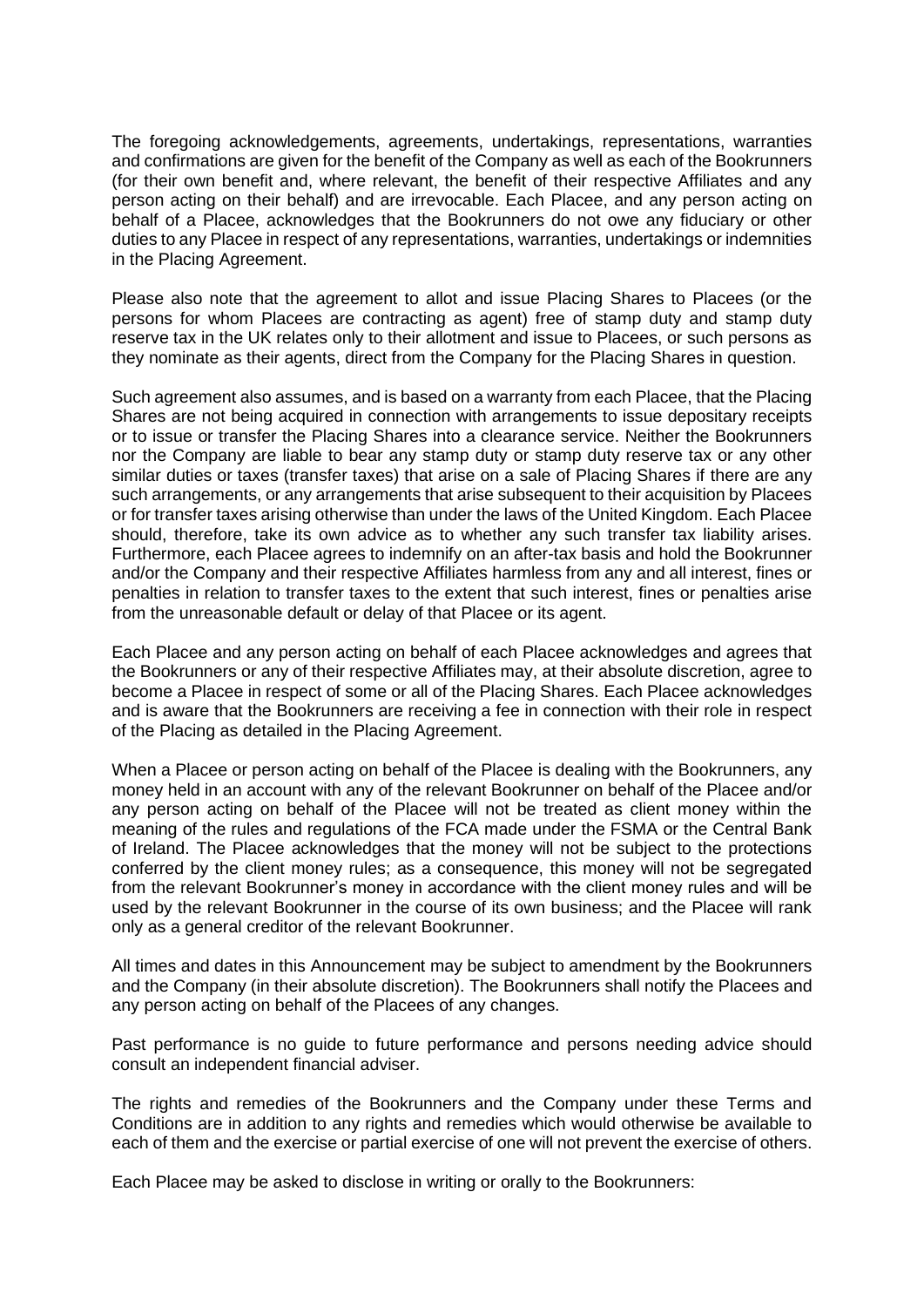- (a) if he or she is an individual, his nationality; or
- (b) if he or she is a discretionary fund manager, the jurisdiction in which the funds are managed or owned.

#### **DEFINITIONS**

Unless otherwise stated, in this Announcement:

"**Admission**" means the UK Admission and the Irish Admission;

"**Admission Date**" means the date specified in the executed Term Sheet or such later date which the Company and the Bookrunners may agree in writing, being no later than 5 June 2020;

"**Affiliate**" has the meaning given in Rule 501(b) of Regulation D under the Securities Act or Rule 405 under the Securities Act, as applicable;

"**Announcement**" means this Announcement (including the Appendix to this Announcement);

"**Bookbuild**" means the bookbuilding process to be commenced by the Bookrunners to use reasonable endeavours to procure placees for the Placing Shares, as described in this Announcement and subject to the Terms and Conditions set out in this Announcement and the Placing Agreement;

"**Bookrunners**" means Goldman Sachs International and Davy;

"**Company**" means Flutter Entertainment plc;

"**Corporations Act**" means the Corporations Act 2001 (Cth) of Australia;

"**CREST**" means the relevant system, as defined in the Uncertificated Securities Regulations 2001 (SI 2001/3755) of Ireland (in respect of which Euroclear UK & Ireland Limited is the operator);

"**Davy**" means J&E Davy;

"**EEA**" means European Economic Area;

"**Euro**" or "**€**" means the lawful currency of Ireland;

"**Euro Placing Price**" means the Placing Price, converted to Euro based on the Bloomberg BFIX mid-point Euro/Sterling exchange rate at the first fixing time after the closing of the Bookbuild, which will be contained in the Term Sheet and provided to Placees at the time of communicating allocations;

"**Euronext Dublin**" means The Irish Stock Exchange plc, trading as Euronext Dublin;

"**Euronext Dublin Market**" means the Euronext Dublin Market, operated by Euronext Dublin;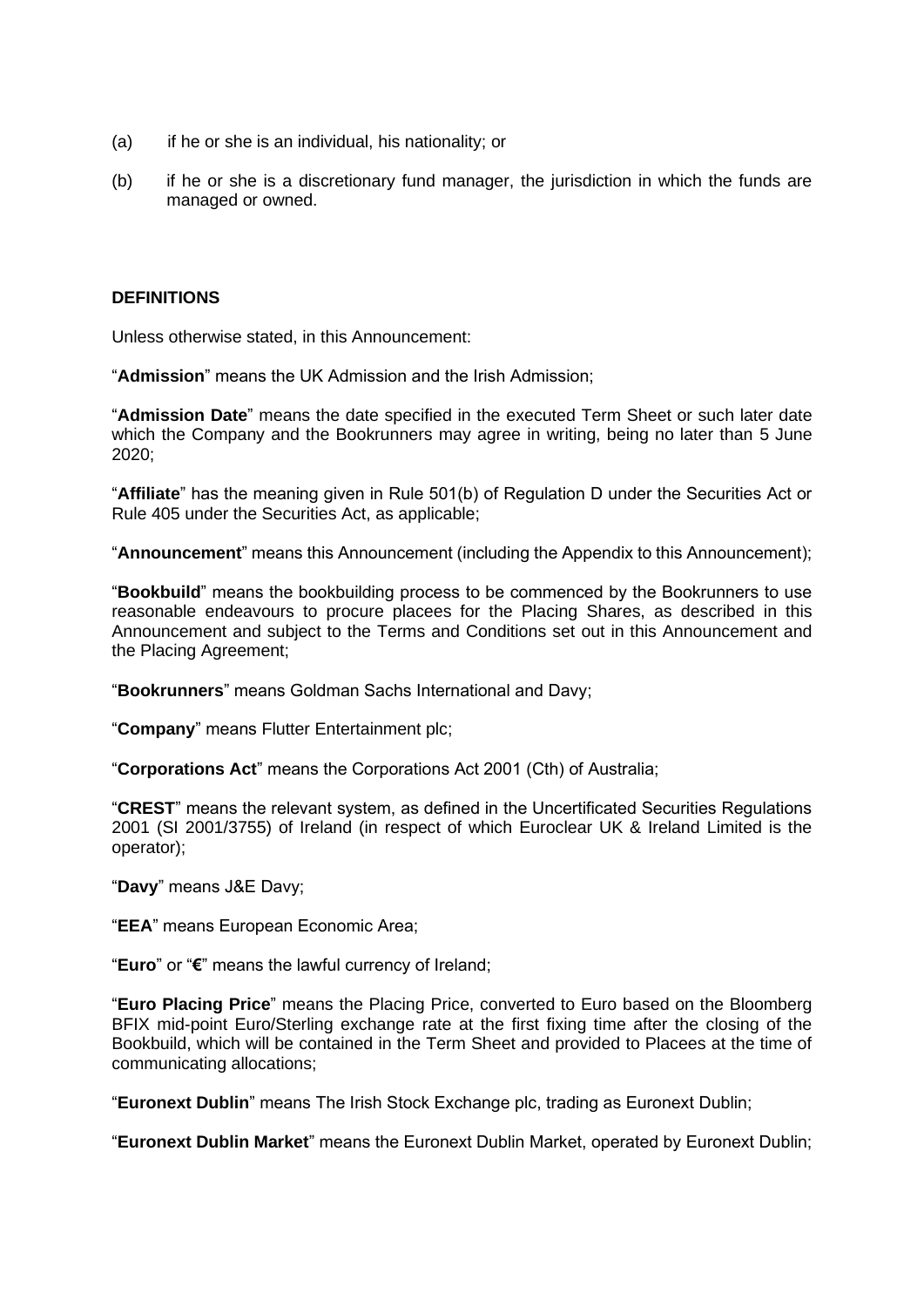"**Exchange Information**" has the meaning given to it in paragraph (c) under the heading "*Representations and warranties*" in the Appendix to this Announcement;

"**FCA**" means the UK Financial Conduct Authority or its successor from time to time;

"**FSMA**" means the Financial Services and Markets Act 2000 of the United Kingdom;

"**Group**" means the Company and its subsidiary undertakings. For the avoidance of doubt, the term Group includes The Star Group Inc. and its subsidiaries from and including 5 May 2020;

"**Information**" has the meaning given to it in paragraph (ll) under the heading "*Representation and warranties*" in the Appendix to this Announcement;

"**Investor Presentation**" means the investor presentation issued by the Company in connection with the Placing, including to the extent used as part of any pre-marketing of the Placing;

"**Irish Admission**" means the admission of all of the Placing Shares to a secondary listing on the Official List of Euronext Dublin and to trading on the Euronext Dublin Market operated by Euronext Dublin;

"**London Stock Exchange**" means the London Stock Exchange plc;

"**MAR**" means Regulation (EU) No. 596/2014 of the European Parliament and of the Council of 16 April 2014 on market abuse (market abuse regulation) and repealing Directive 2003/6/EC of the European Parliament and of the Council and Commission Directives 2003/124/EC, 2003/125/EC and 2004/72/EC;

"**Material Adverse Change**" means any material adverse effect or change in or affecting, or any development reasonably likely to give rise to or involve a prospective material adverse change in or affecting, the condition (financial, operational, legalor otherwise), earnings,management, business affairs, solvency, credit rating, operations or prospects of the Company or the Group (taken as a whole), whether or not arising in the ordinary course of business;

"**MiFID II**" means EU Directive 2014/65/EU on markets in financial instruments;

"**MiFID II Product Governance Requirements**" has the meaning given to it under the heading "*Important Notice*" in this Announcement;

"**NI 33-105**" means National Instrument 33-105 Underwriting Conflicts of Canada;

"**NI 45-106**" means National Instrument 45-106 Prospectus Exemptions of Canada;

"**Order**" means the Financial Services and Markets Act 2000 (Financial Promotion) Order 2005 of the United Kingdom;

"**Ordinary Share**" means an ordinary share of €0.09 each in the capital of the Company;

"**Placee**" means any person (including individuals, funds or otherwise) by whom or on whose behalf a commitment to subscribe for Placing Shares has been given;

"**Placing**" means the placing of the Placing Shares by the Bookrunners, on behalf of the Company;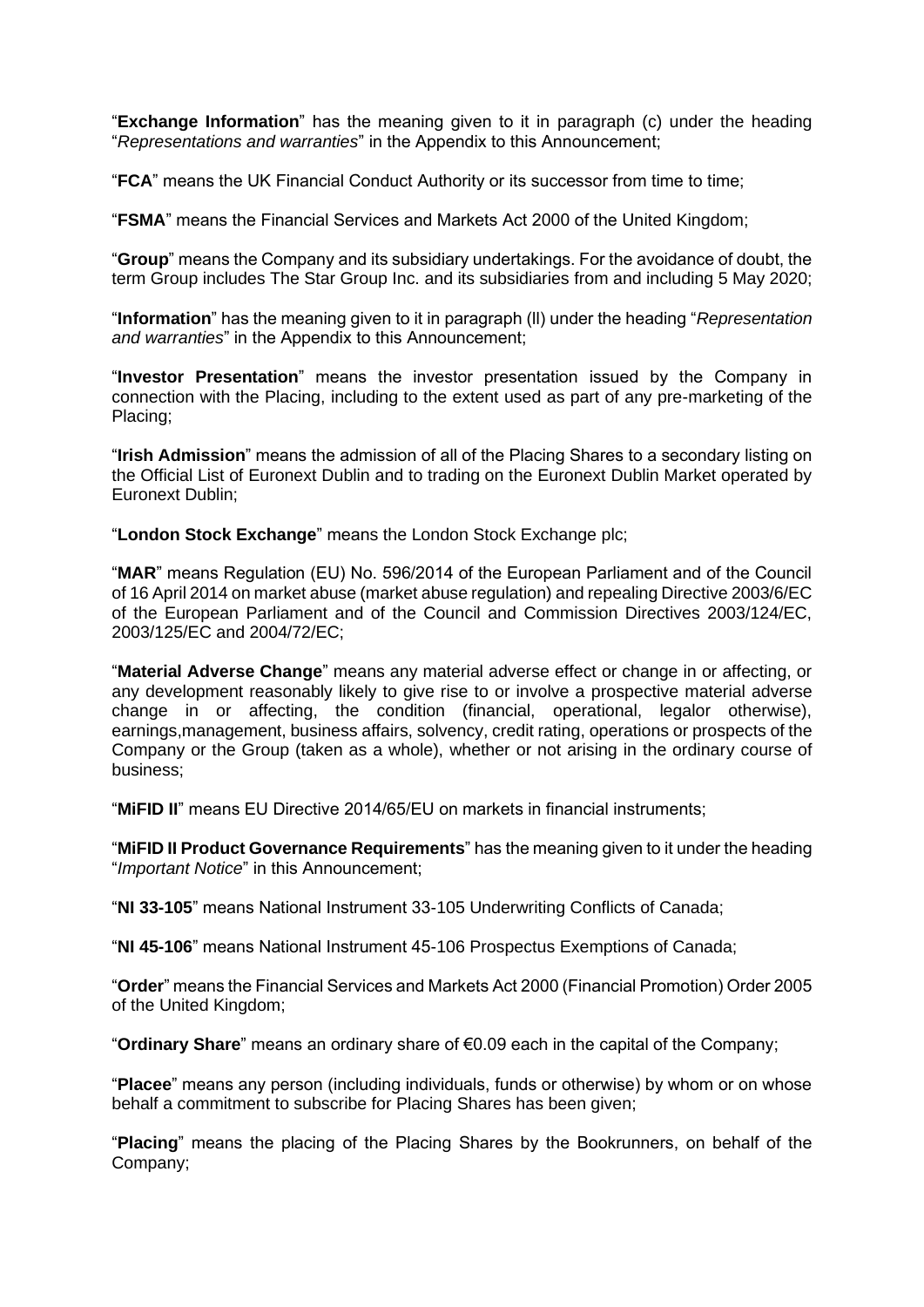"**Placing Agreement**" means the placing agreement between the Company and the Bookrunners in respect of the Placing;

"**Placing Documents**" means this Announcement, the Trading Update Announcement, the Pricing Announcement, the Placing Agreement and the Investor Presentation;

"**Placing Price**" means the price per Ordinary Share at which the Placing Shares are placed;

"**Placing Shares**" means approximately 8,045,995 new Ordinary Shares to be issued pursuant to the Placing;

"**Pounds Sterling**" or "**£**" means the lawful currency of the United Kingdom;

"**Pricing Announcement**" has the meaning given to it in paragraph (B) under the heading "*Conditions of the Placing*" in the Appendix to this Announcement

"**Prospectus Regulation**" means Regulation (EU) No 2017/1129 of the European Parliament and of the Council of 14 June 2017 on the prospectus to be published when securities are offered to the public or admitted to trading on a regulated market, and repealing Directive 2003/71/EC;

"**QIB**" means a qualified institutional buyer as defined in Rule 144A;

"**Regulation S**" means Regulation S promulgated under the Securities Act;

"**Regulations**" means the Money Laundering, Terrorist Financing and Transfer of Funds (Information on the Payer) Regulations 2017 of the United Kingdom;

"**Regulatory Information Service**" or "**RIS**" means an information service that is approved by the London Stock Exchange and Euronext Dublin;

"**Relevant Persons**" has the meaning given to it under the heading "*Important Information on the Placing for Invited Placees Only*" in the Appendix to this Announcement;

"**Restricted Territory**" means the United States, Australia, Canada, Japan or South Africa or any jurisdiction in which the publication or distribution of this Announcement is restricted, unlawful or unauthorised;

"**Rule 144A**" means Rule 144A under the Securities Act;

"**Securities Act**" means the US Securities Act of 1933, as amended;

"**Target Market Assessment**" has the meaning given to it under the heading "*Important Notice*" in this Announcement;

"**Term Sheet**" has the meaning given to it in paragraph (A) under the heading "*Conditions of the Placing*" in the Appendix to this Announcement;

"**Terms and Conditions**" means the terms and conditions of the Placing set out in the Appendix to this Announcement;

"**Trading Update Announcement**" means the announcement released by the Company on or around the same time as this Announcement in relation to second quarter trading up to 17 May 2020;